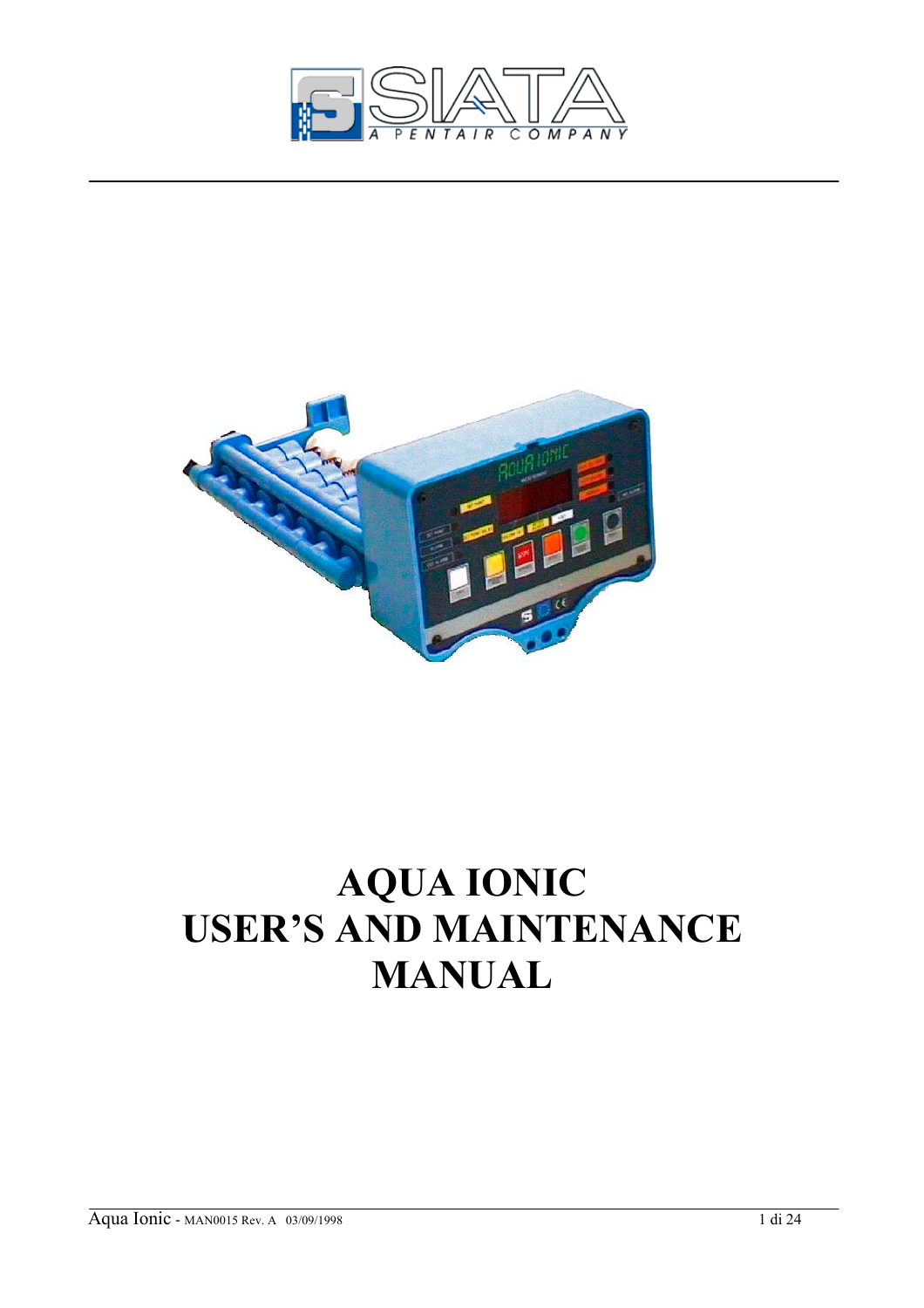

# **EC DECLARATION OF CONFORMITY**

**Manufacturer S.I.A.T.A. S.r.l.**

Address Via Virginio 370/372 50025 Montespertoli-Florence (ITALY)

Herewith declares that:

**PN** 

#### **AJ7-02/05**

**Description**

#### **AQUA JONIC CONTROLLER WITH PROBE**

is in *conformity* with the provision of the following EEC directives:

# • **Elettromagnetic Compatibilty 89/336/EEC, 93/68/EEC**

# • **Low Voltage 73/23/EEC,93/68/EEC**

and that the following harmonized standards have been applied:

**EN 50081-1** Generic Emission Standard-Part 1:residential,commercial and light industrial premises.

**EN 50082-1** Generic Immunity Standard-Part 1:residential,commercial and light industrial premises.

**EN 60742** Directions concerning isolation and security trasformers.

 S.I.A.T.A. S.r.l. has a quality system in accordance with the requirements of **ISO 9001/ UNI EN ISO 9001-ed.1994** (Certificate n° 95.022 SGS ICS)

Date Managing Director LUIGI FERRALI

18.09.1998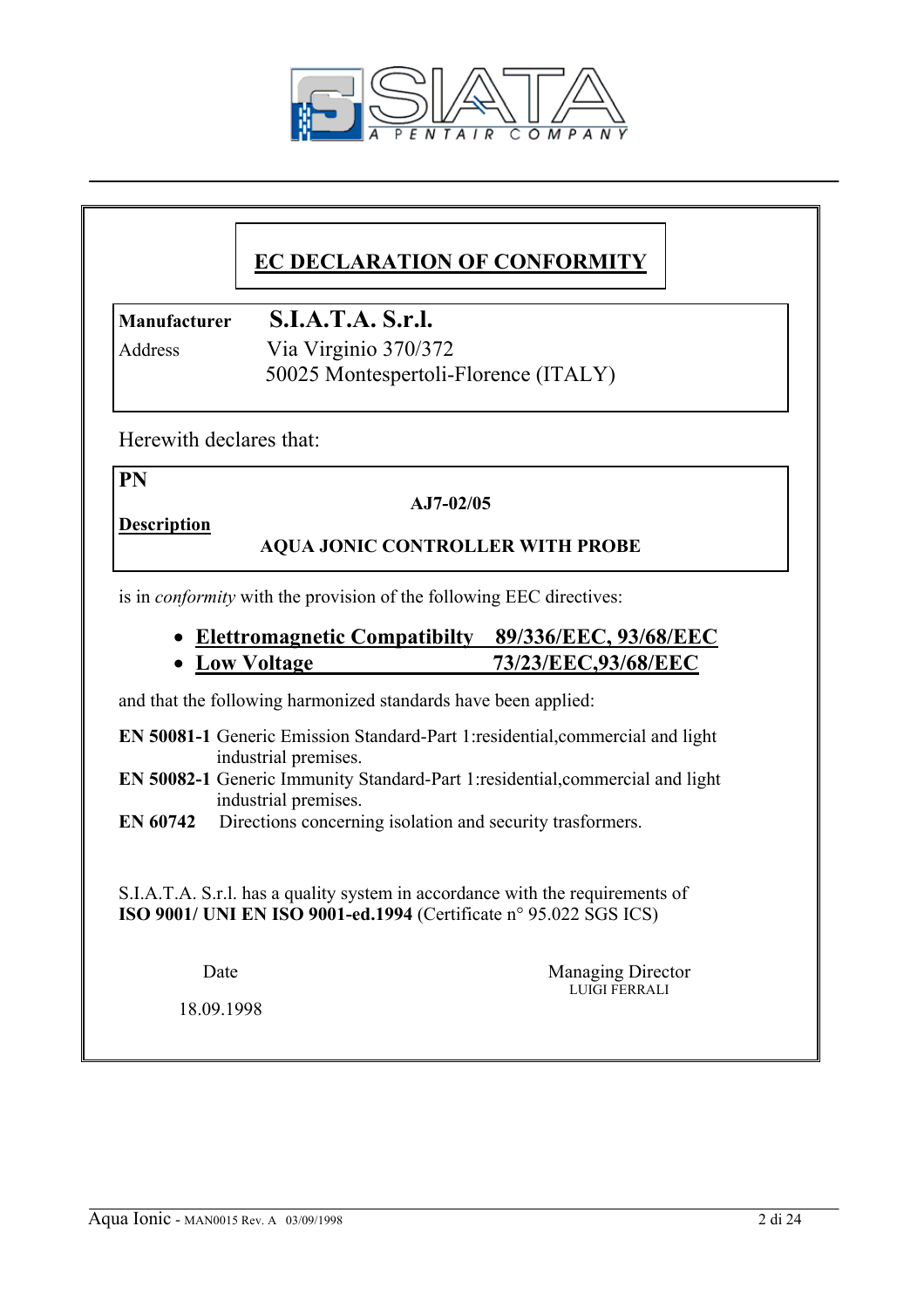

# **Table of contents**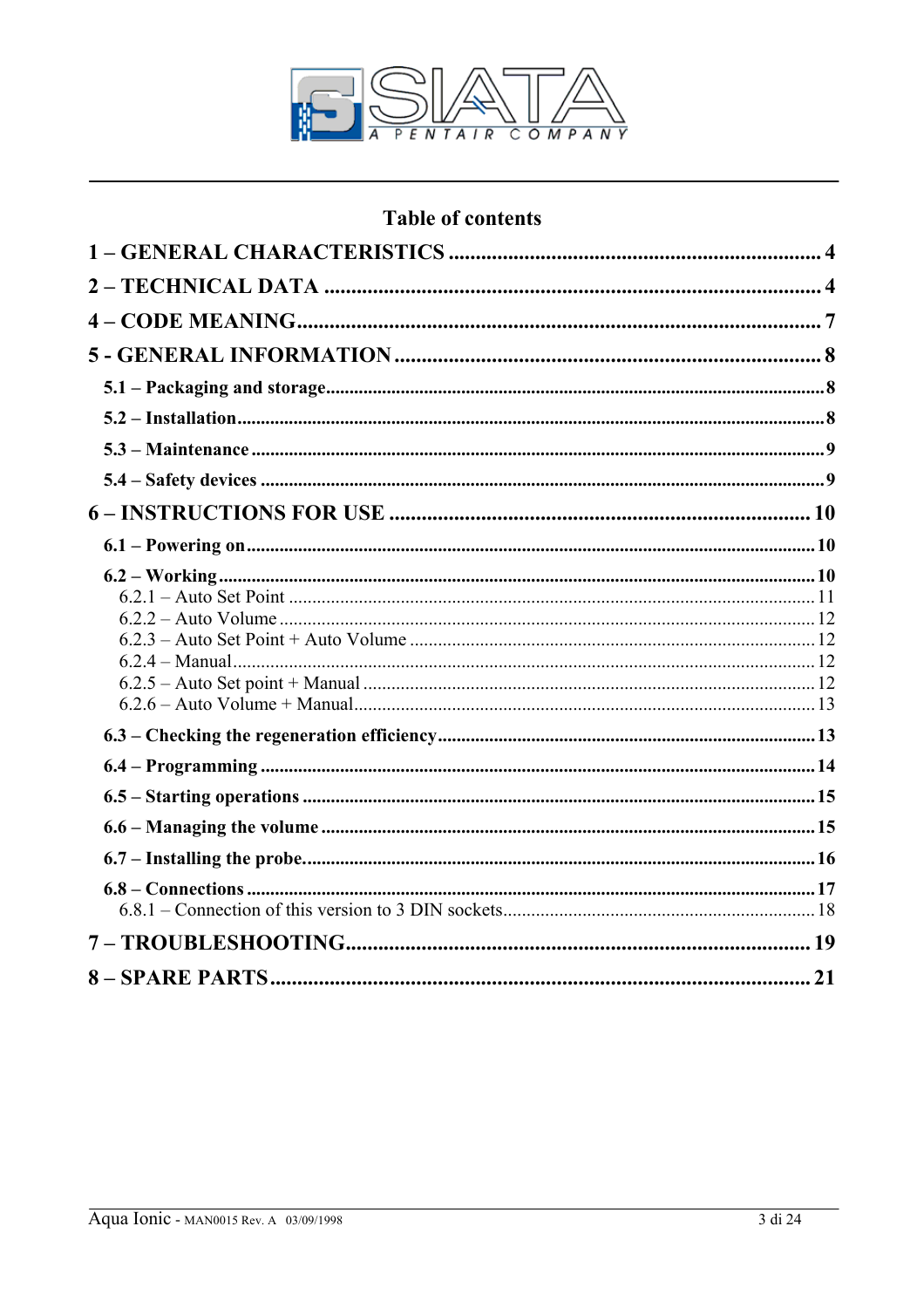

# **1 – GENERAL CHARACTERISTICS**

**Aqua Ionic** manages SIATA multi-way valves for the creation of water treatment devices.

The regenerative cycle, which is completely programmable, can be activated in either of the following ways:

- $\triangleright$  after a programmable time during which the probe detects that the water is not good;
- $\triangleright$  immediately when the treatable volume is exhausted;
- ¾ manually, using the **Manual Regen** key;
- $\triangleright$  immediately by means of the Remote Start external signal.

**Aqua Ionic** is provided with an **eeprom** memory where the programming is stored, and of a **buffer battery** allowing to keep the working parameters in the memory in the event of a supply voltage failure.

**Aqua Ionic**, as well as all the other SIATA controllers, is compliant with the EEC Directives and is built in the SIATA factory in Montespertoli, Florence (Italy) working with the Quality System certified according to the following standard

## **ISO 9001 / UNI EN ISO 9001.**

# **2 – TECHNICAL DATA**

Supply voltage  $230 \text{ Vac} \pm 10\%$  (\*) Mains frequency  $50 \text{ Hz} \pm 3\%$  (\*) Absorbed power 4.6 VA Working temperature  $4^{\circ}$  C –  $40^{\circ}$  C Total weight from 1 to 1.7 Kg

Case size 165 mm x 127 mm x 70 mm

(\*) Special versions available upon request.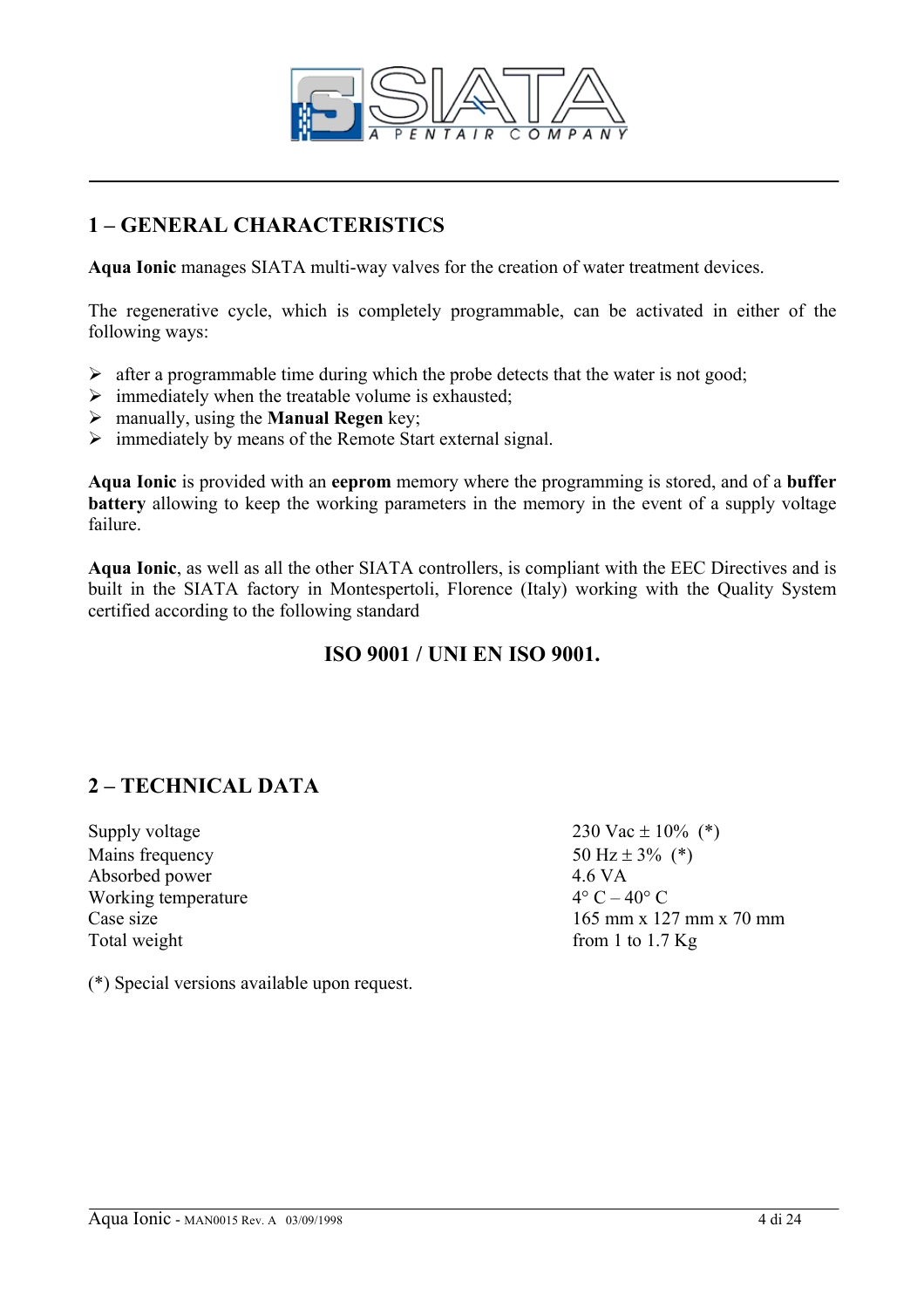

# **3 – MEANING OF LEDs AND KEYS**



#### **LED functionality (Tab. 1)**

| <b>SET POINT</b><br>(yellow case)                                   | It is on during the set point value setting.                                                                                                    |
|---------------------------------------------------------------------|-------------------------------------------------------------------------------------------------------------------------------------------------|
| <b>SET POINT</b><br>(blue case)                                     | It is on when the conductivity value surpasses the set point value.                                                                             |
| <b>ALARM</b> (blue case)<br><b>SET POINT DELAY</b><br>(yellow case) | It goes on during programming when setting the set point intervention time.<br>During operation, it illuminates to indicate an alarm condition. |
| <b>EXT. ALARM</b>                                                   | It is on when the inhibition signal is present.                                                                                                 |
| <b>AUTO SET POINT</b>                                               | It is on when the regeneration must start because water is not good.                                                                            |
| <b>AUTO VOLUME</b>                                                  | It is on when the regeneration must start because of exhausted volume.                                                                          |
| <b>MANUAL</b>                                                       | It is on when the regeneration must not start automatically.                                                                                    |
| <b>INT. ALARM</b>                                                   | It is on when regeneration is not successful.                                                                                                   |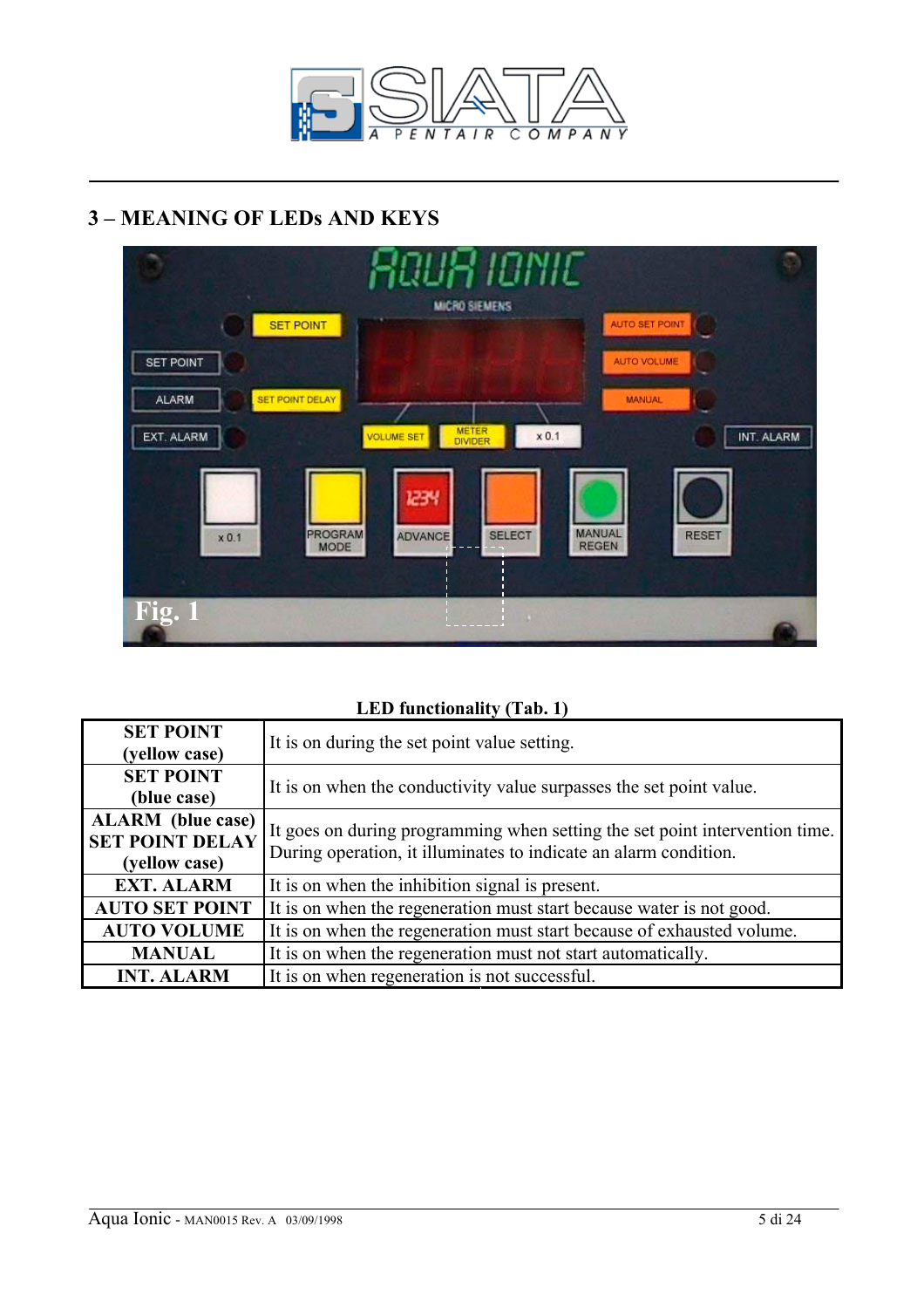

#### **Key functionality (Tab. 2)**

|                   | When pressed during operation, it changes the setting of the $X$ 1 or $X$ 10 probes. |
|-------------------|--------------------------------------------------------------------------------------|
| X <sub>0.1</sub>  | When pressed at the end of the programming phase, it allows to access the            |
|                   |                                                                                      |
|                   | programming of the regeneration cycle phases.                                        |
| <b>PROGRAM</b>    |                                                                                      |
|                   | It allows to access the programming functions of the working parameters.             |
| <b>MODE</b>       |                                                                                      |
|                   | When pressed during programming or time setting, it allows to increase the digit     |
| <b>ADVANCE</b>    | blinking on the display.                                                             |
|                   |                                                                                      |
|                   | When pressed during operation, it allows to display the residual volume.             |
| <b>SELECT</b>     | It allows to change the regeneration start mode.                                     |
| <b>MAN. REGEN</b> | It allows to activate the regeneration manually.                                     |
|                   | During programming, it allows to quit without saving the parameter being             |
| <b>RESET</b>      | modified when the key is pressed.                                                    |
|                   | During regeneration it ends it.                                                      |
|                   | Placed below the 6 keys, in the middle between Advance and Volume/Clock, it          |
| <b>HIDDEN KEY</b> | allows to start a test regeneration. When pressed during some programming            |
|                   | phases, it zeroes the digit blinking on the display.                                 |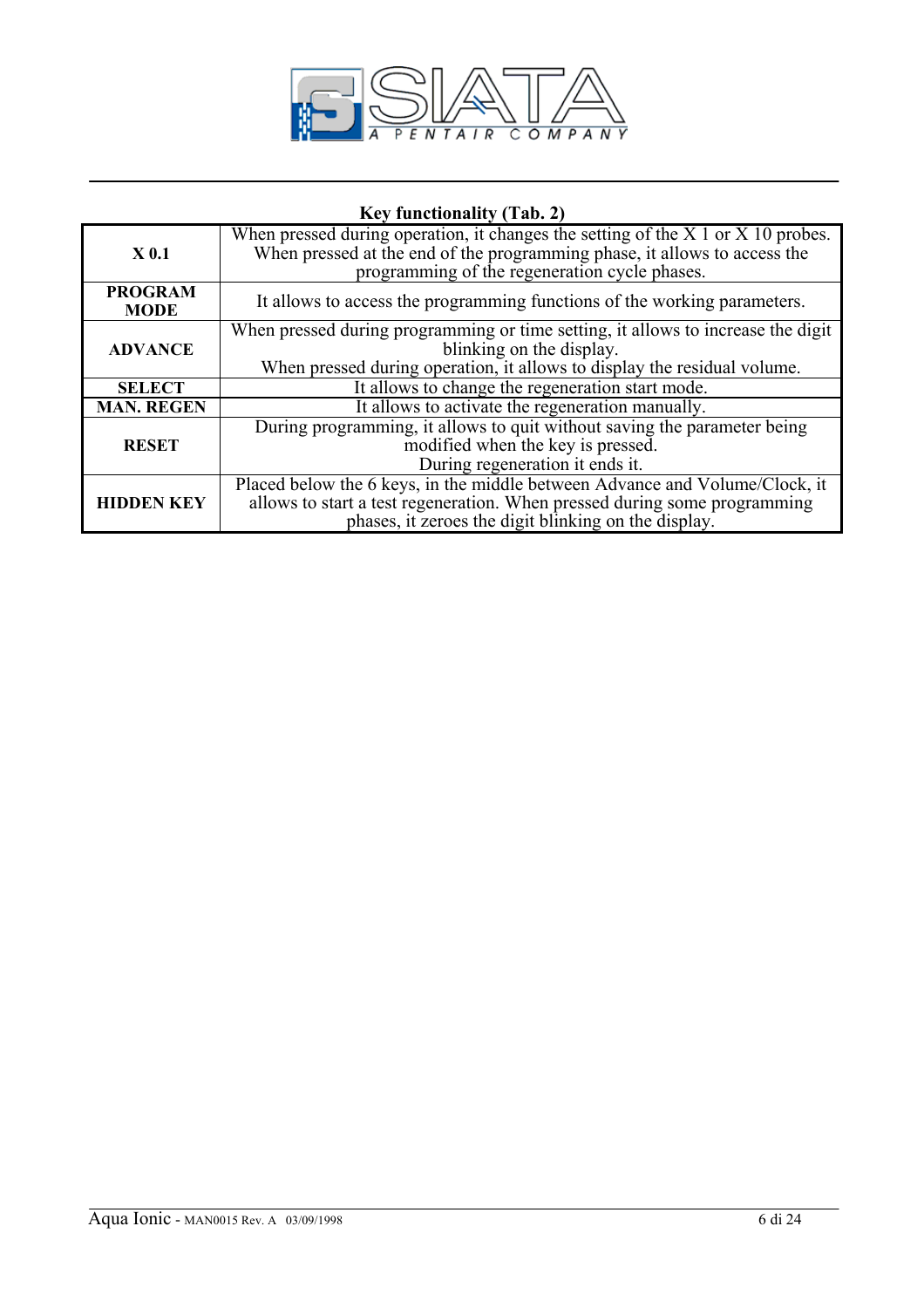

# **4 – CODE MEANING**



On the case rear panel a label as in Fig. 2 indicates:

| $AI7-02/05$ | the controller code                                    |
|-------------|--------------------------------------------------------|
| 12705       | the order number (which is the same as the lot number) |
| SN 110/98   | the serial number with reference to the code           |

In particular, the controller code is composed as follows:

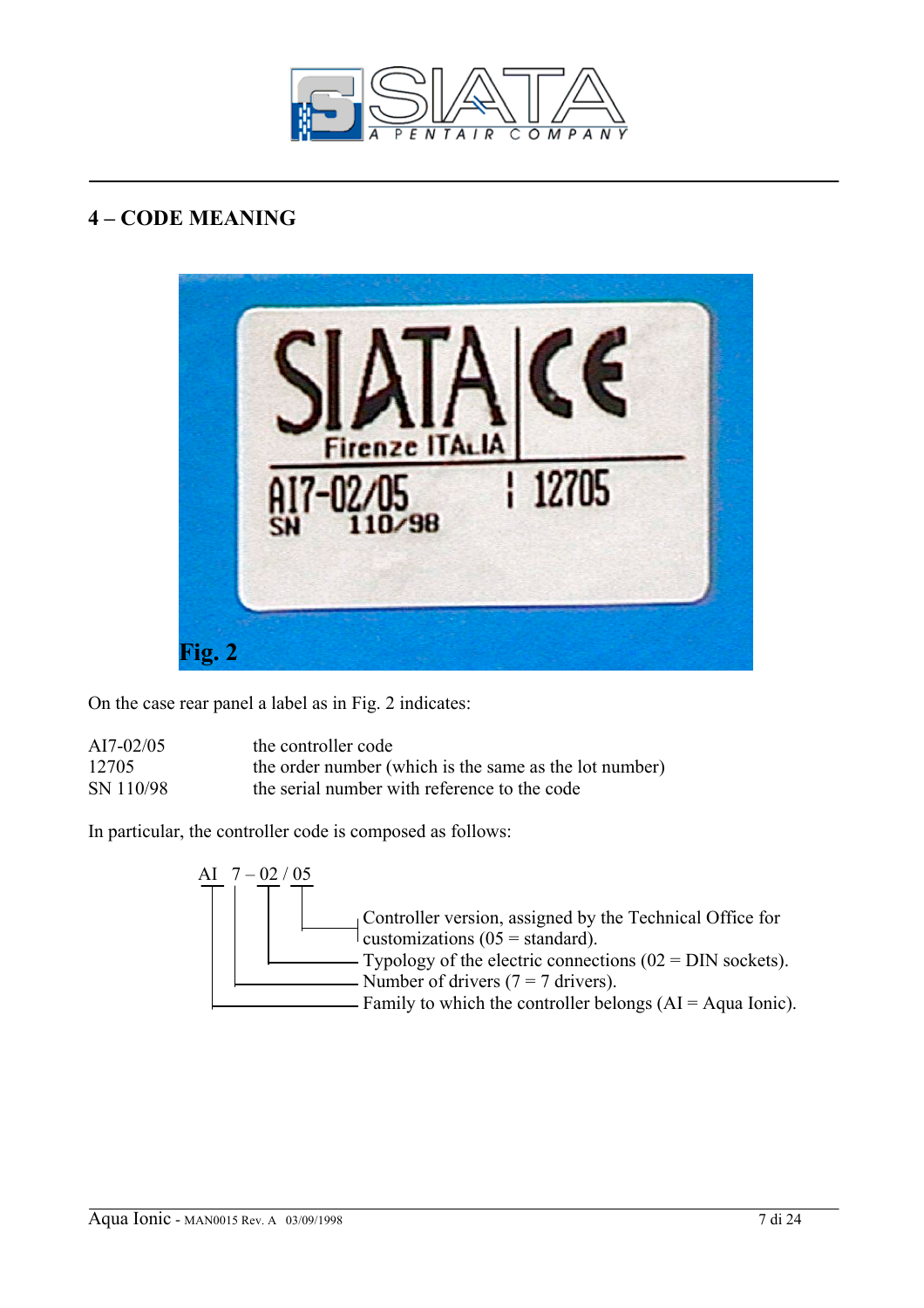

# **5 - GENERAL INFORMATION**

Please find herewith below some instructions to be followed during the controller usage and maintenance in order to ensure its long-term operativity.

#### **5.1 – Packaging and storage**

The package consists in a box with a product identification label.

The device must be stored in environments compliant with the following characteristics:

- temperature within  $+4$ °C e  $+40$ °C;
- relative humidity within 30 % and 95 %.

#### **5.2 – Installation**

The *controller* installation must be performed by qualified technical staff; the installation procedures must be performed when the device is off power.

The device consists in an ABS case closed on front by a cover blocked with 4 screws. As an optional, a transparent cover is available that can be used as a keyboard protection.

The controller is supplied by a 230 / 12 Vac transformer. Upon request, other types of transformer are available (Es.  $115 / 12$  Vac – 60 Hz).

The right hand side of the case is opened where the DIN sockets are placed (Fig. 9).



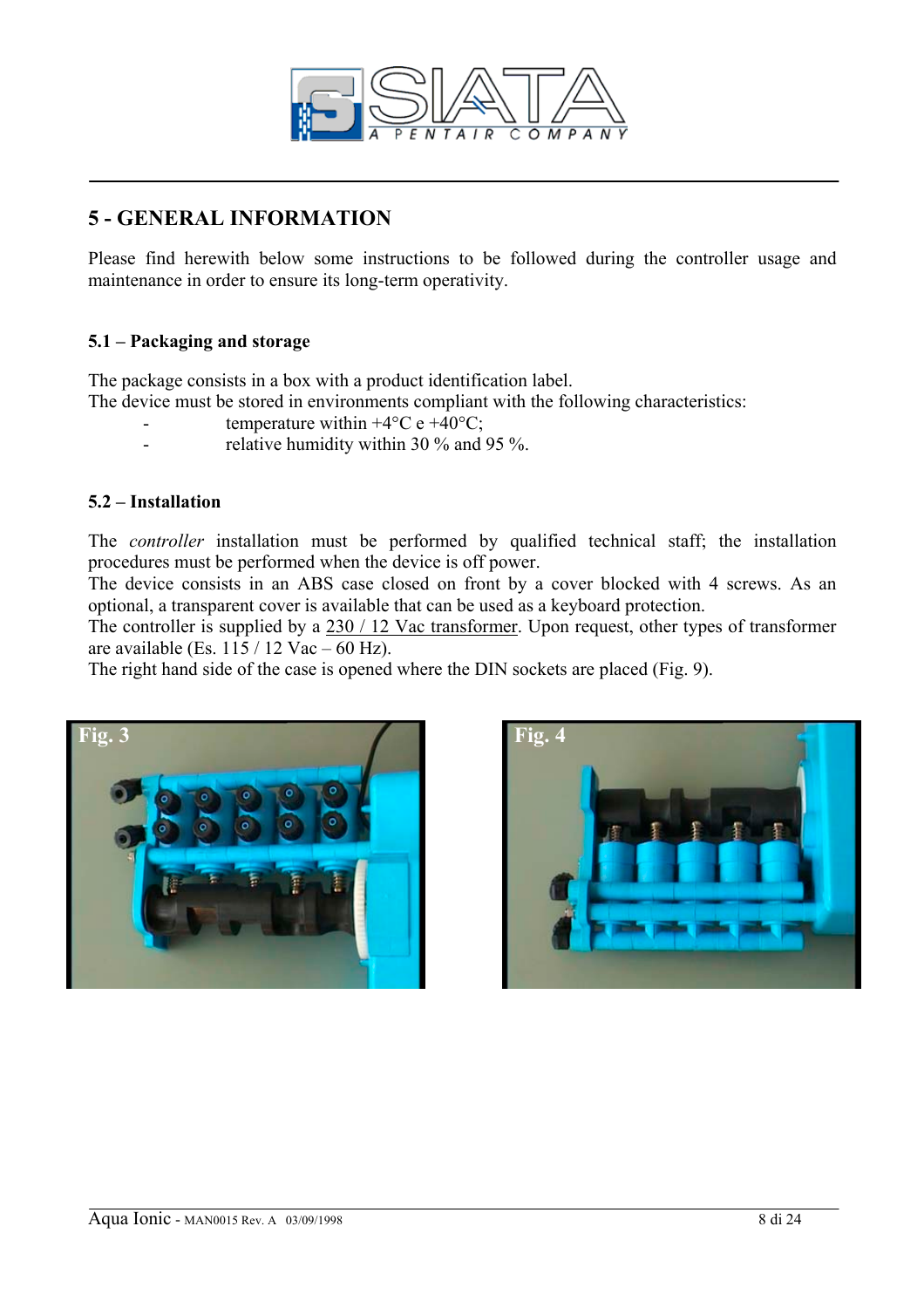

In the event you would like to supply the *controller* external drivers (see Fig. 3 and 4) with compressed air, please make sure that:

- The air pressure be within 1 and 6 bar, and however not higher than the input water pressure;
- an air humidification system (with water or proper silicone lubricant) is mounted on the air line. in order to prevent the driver internal seals from getting dry;

SIATA always recommends to supply the drivers with water. In this case it is necessary to use an input filter to avoid impurities.

Please be particularly careful when installing the controller in environments that are not compliant with the EN 50082-1 standard (electromagnetic compatibility).

#### **5.3 – Maintenance**

Mind to check the battery efficiency about every 12 months as follows:

- Switch off the timer for at least 15 minutes.
- The timer disconnected from the supply voltage, check the battery voltage using a multimeter. If the measured voltage is less than 3,2 Vdc, replace the battery with the spare part code 867.

The following servicing operations **must always be performed when the controller is off power**. In case of replacement of the electronic board only and each time you operate on the open case, please avoid as much as possible touching the components and the welded parts with your hands, above all in the microprocessor area, since possible electrostatic discharges could seriously damage the controller.

Furthermore, we recommend not to place the electronic board on a metal surface, unless it is properly isolated (a couple of paper sheets will be sufficient).

To store the electronic boards, please always use the anti-static envelopes that come with the replacement kits.

Avoid the electronic board to come in contact with liquids. In case it happens, please dry it with an air jet.

#### **5.4 – Safety devices**

The *controller* is provided with the following safety devices :

- Safety and isolation transformer.
- Safety electronic circuit against voltage peaks and disturbances.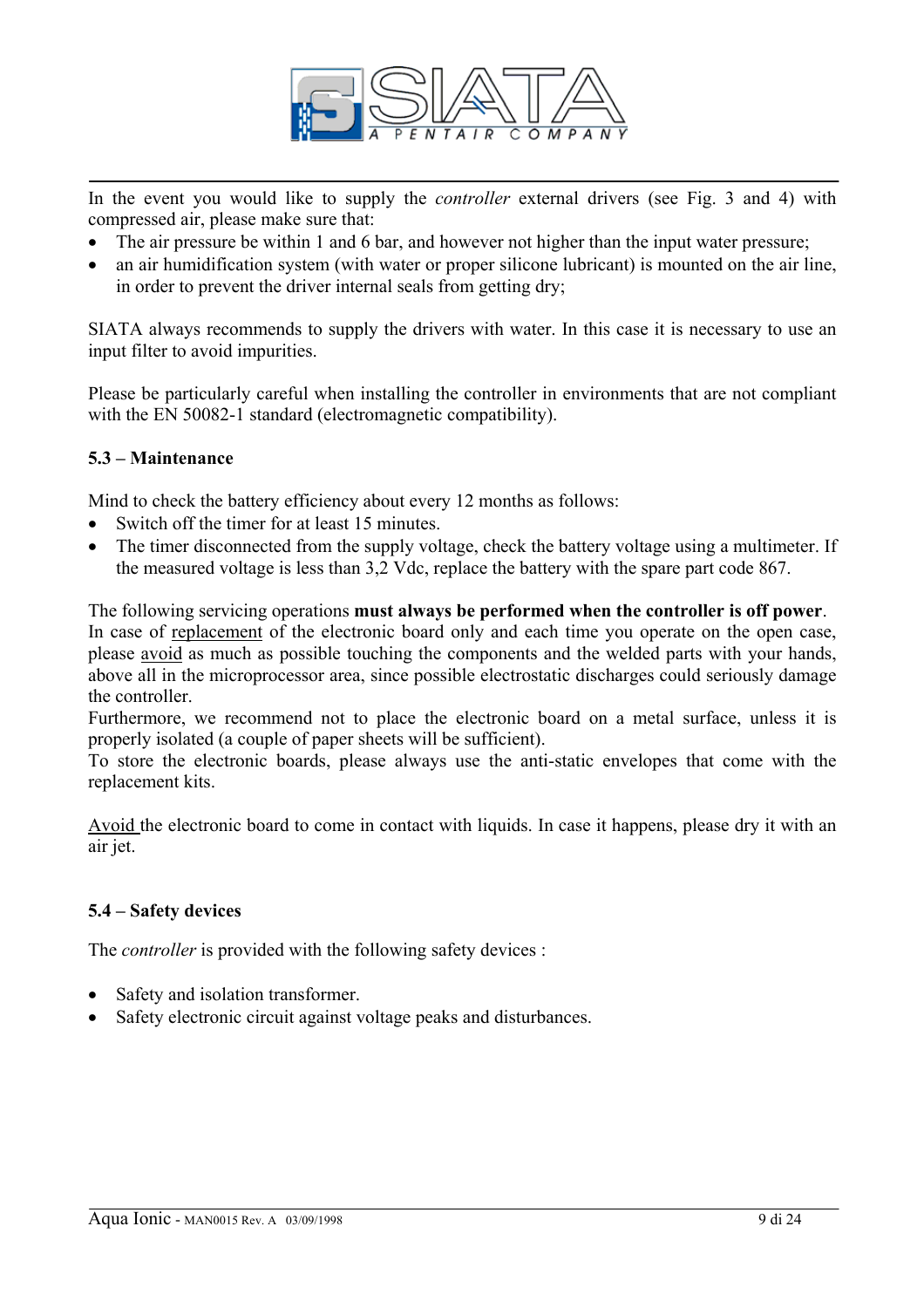

# **6 – INSTRUCTIONS FOR USE**

#### **6.1 – Powering on**

**Aqua Ionic** is not provided with power switches. Powering on is obtained by connecting the power transformer to the outlet.

#### **6.2 – Working**

After powering on, the display placed on the front panel will display the conductivity value read by the probe.

The regeneration starting modalities are the following:

| <b>Auto Set Point</b> | The regeneration starts at the expiration of the programmed delay time that                             |  |
|-----------------------|---------------------------------------------------------------------------------------------------------|--|
|                       | begins to be counted when the conductivity value read by the probe exceeds the                          |  |
|                       | programmed threshold limit.                                                                             |  |
| <b>Auto Volume</b>    | Immediate start when the available volume is exhausted.                                                 |  |
| <b>Auto Set Point</b> | The timer performs both the above mentioned checks and will activate the                                |  |
| + Auto Volume         | regeneration as soon as either of the two checks will indicate that the foreseen                        |  |
|                       | conditions have been reached.                                                                           |  |
| <b>Manual</b>         | The regeneration starts only when pressing the proper key.                                              |  |
|                       | <b>Auto Set Point</b> The timer performs the checks requested by the Auto Set point mode, but it is not |  |
| $+$ Manual            | able to perform the regeneration in the automatic mode.                                                 |  |
|                       | <b>Auto Volume</b> $+$ The timer performs the checks requested by the Auto Volume mode, but it is not   |  |
| <b>Manual</b>         | able to perform the regeneration in the automatic mode.                                                 |  |
|                       |                                                                                                         |  |

| Event              | What happens                                                                                                                                                          | <b>Display</b> |
|--------------------|-----------------------------------------------------------------------------------------------------------------------------------------------------------------------|----------------|
| Powering on        | The display shows the conductivity value read by<br>the probe.                                                                                                        | 0050           |
| Start of operation | At the end of a regeneration, or pressing the reset<br>key, the working parameters are restored with the<br>programmed values. The display shows the<br>conductivity. | 0050           |
| Exhausting volume  | The impulses issued by the counter allow to<br>decrease the treatable volume. The display is still<br>showing the conductivity.                                       | 0050           |
|                    | The regeneration will start when the volume<br>reaches value 0 and the timer is programmed in the<br>Auto Volume mode.                                                | 1 C26          |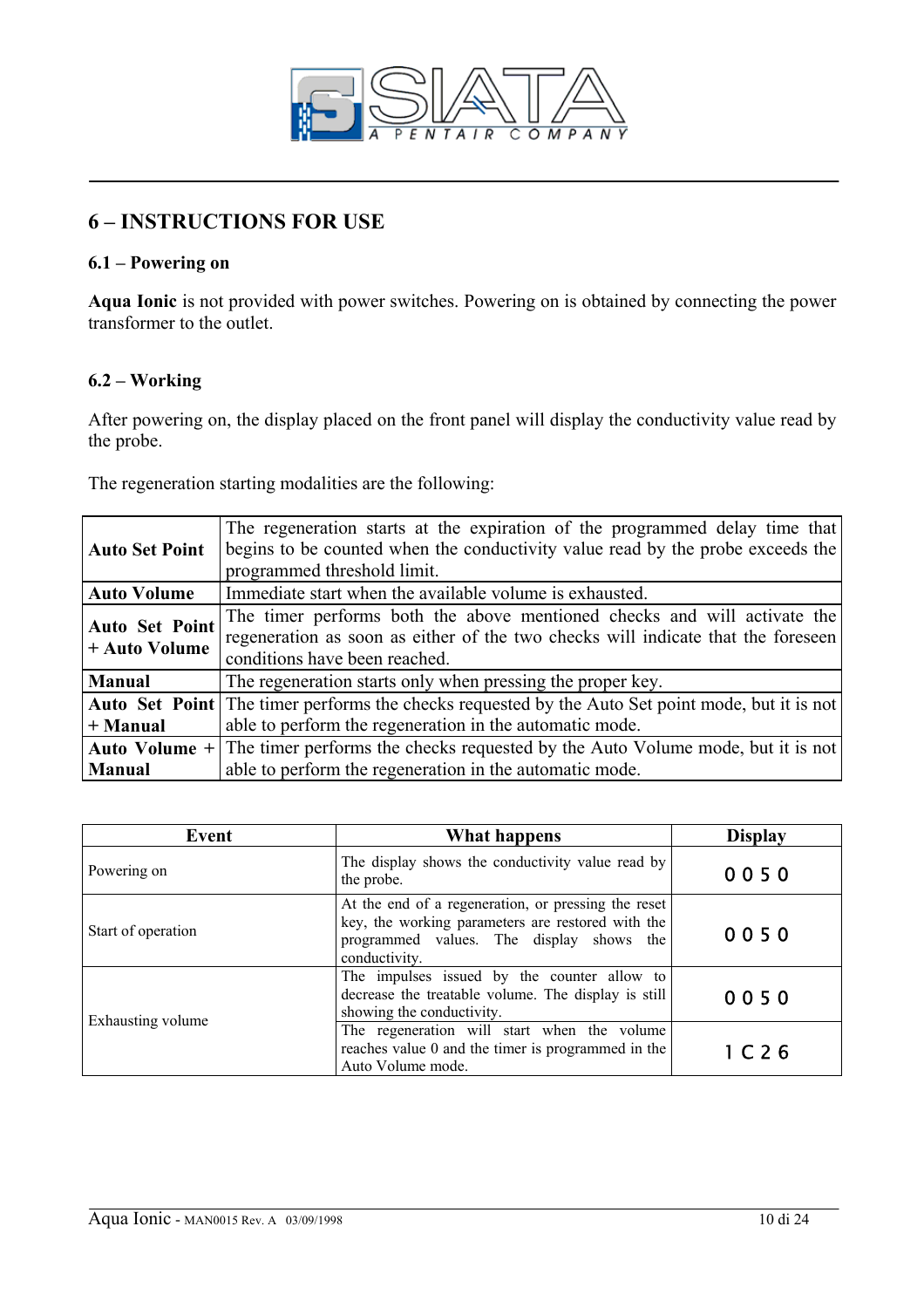

| Exhausting volume                                                          | When the volume reaches value 0 and the timer is<br>programmed in the Manual or in the Auto Set Point<br>mode, the volume value remains 0. The display is<br>still showing the conductivity.                                                                            | 0050                                |
|----------------------------------------------------------------------------|-------------------------------------------------------------------------------------------------------------------------------------------------------------------------------------------------------------------------------------------------------------------------|-------------------------------------|
| Conductivity beyond the set point<br>value.                                | The conductivity value read by the probe exceeds<br>the set point value which has been set. The Set<br>Point LED placed on the left hand side of the panel<br>will illuminate.<br>The set programmed delay time begins to elapse.                                       | 0 <sub>0</sub><br>0<br>$\mathbf{1}$ |
|                                                                            | When the programmed delay time for the set point<br>value has elapsed and the controller is programmed<br>to be working in the Auto Set Point mode, the<br>regeneration will start.                                                                                     | 1 C26                               |
| The set point delay time has elapsed.                                      | When the programmed delay time for the set point<br>value has elapsed and the controller is not<br>programmed to be working in the Auto Set Point<br>mode, the Alarm LED placed on the left hand side<br>of the panel will illuminate indicating an alarm<br>condition. | 0100                                |
| The inhibit indication appears on the<br>DIN $180^\circ$ socket (fig. 16). | The Ext. Alarm LED placed on the panel left-hand<br>side illuminates.<br>The display is still indicating the conductivity.                                                                                                                                              | 0050                                |
| Pressure of the <b>Manual Regen</b> key<br>during operation.               | The regeneration cycle starts even if the controller<br>is inhibited (see previous point).                                                                                                                                                                              | 1 C 2 6                             |

#### 6.2.1 – Auto Set Point

When **Aqua Ionic** is programmed in the Auto Set Point mode (this condition must be confirmed by the illumination of the corresponding LED on the panel), there is a comparison between the conductivity value and the programmed set point value (**steps 1 and 2 in tab. 3**). When the conductivity exceeds the set point value, the device begins counting the set delay time (**step 6 tab. 3**). If the conductivity value does not decrease before expiration of the delay time, the regeneration will start.

If the inhibition signal is present on pin 4 of the DIN 180° socket when the delay time exhausts (the **Ext. Alarm** LED is on), **Aqua Ionic** will not start regeneration and will activate the alarm (**Alarm** LED on the panel and output signal on the DIN 360° socket). At the same moment when the inhibition signal is deactivated, the alarm will also be deactivated (**Alarm** LED on the panel and output signal on the DIN 360° socket) and the regeneration will start. The Ext. Alarm LED will remain on to indicate the situation that has occurred until the end of the regenerative cycle.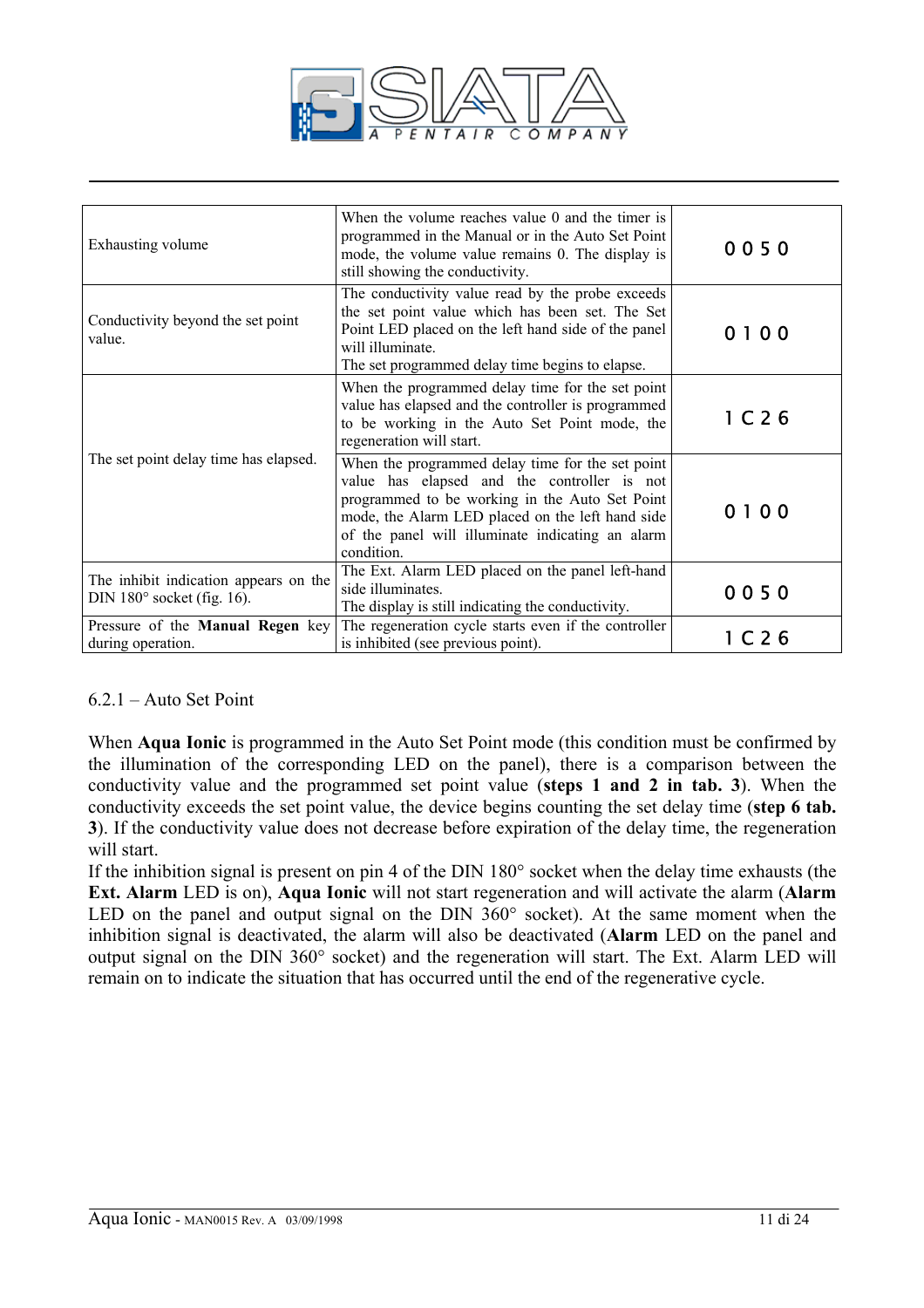

#### 6.2.2 – Auto Volume

When **Aqua Ionic** is programmed in the Auto Volume mode (this condition must be confirmed by the illumination of the corresponding LED on the panel), the regeneration will be performed when the set volume exhausts. No reserve calculation or programming functions are available. If the inhibition signal is present on the proper pin of the DIN 180° socket when the volume exhausts (**Ext. Alarm** LED on), **Aqua Ionic** will not start regeneration. The Alarm output on the DIN 360° socket is NOT activated. At the same moment when the inhibition signal is deactivated, the **Ext. Alarm** LED will be deactivated and the regeneration will start.

During operation, the controller always performs a comparison between the conductivity and the set point values, even though it cannot start regeneration. If the value read by the probe exceeds the programmed set point value and remains above that threshold for the whole set time, the alarm will activate (**Alarm** LED on the panel and proper output on the DIN 360° socket).

#### 6.2.3 – Auto Set Point + Auto Volume

When **Aqua Ionic** is programmed in the Auto Set Point + Auto Volume mode (both LEDs on the panel are on), both checks indicated in par. 6.2.1 and 6.2.2 are carried out. The regeneration is activated by the check which as first satisfies the conditions required for the cycle to be started.

#### 6.2.4 – Manual

When **Aqua Ionic** is programmed in the Manual mode (this condition must be confirmed by the corresponding LED on the panel), the regeneration can be activated only using the **Manual Regen** key placed on the panel.

In this operation mode, too, the checks concerning the volume and the conductivity are performed according to what described in the previous paragraphs. Only the check on conductivity activates the alarm both on the panel and on the proper output placed in the DIN 360° socket.

#### 6.2.5 – Auto Set point + Manual

When **Agua Ionic** is programmed in the Auto Set Point + Manual mode (this condition must be confirmed by the illumination of both LEDs on the panel), the regeneration can be activated only using the **Manual Regen** key placed on the panel. At the same moment when the conductivity value read by the probe exceeds the programmed set point value and remains above that threshold for the whole time that has been set, the alarm will be activated (**Alarm** LED on the panel and output signal on the DIN 360° socket).

Any volume exhausting will be ignored.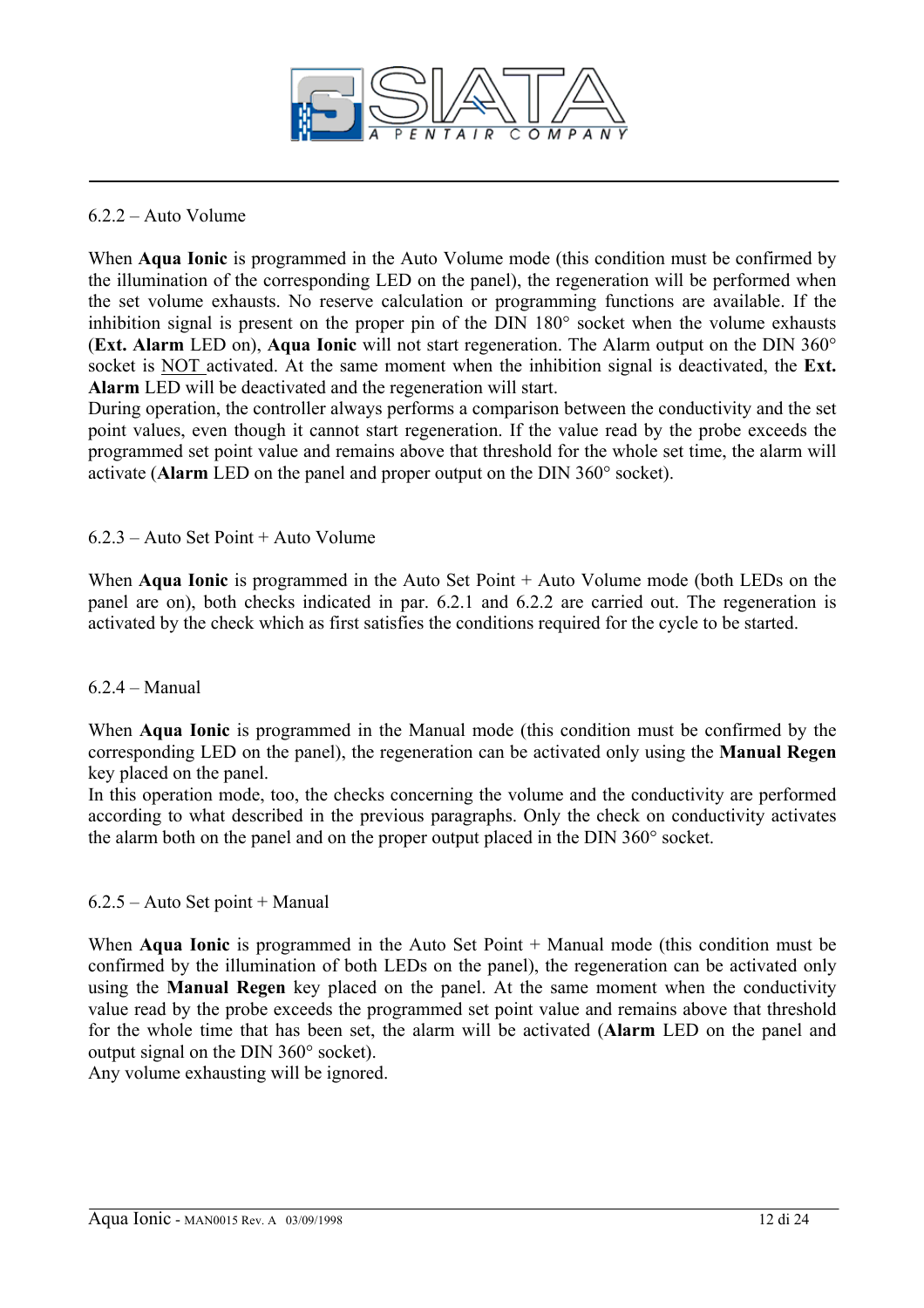

#### 6.2.6 – Auto Volume + Manual

When **Aqua Ionic** is programmed in the Auto Volume + Manual mode (this condition must be confirmed by the illumination of both LEDs on the panel), the regeneration can be activated only using the **Manual Regen** key on the panel. When the volume exhausts, the **Alarm** output on the DIN 360° socket activates (but the corresponding LED on the panel does not illuminate). In this mode, too, the timer performs its checks on the probe reading. At the same moment when the conductivity value read by the probe exceeds the programmed set point value and remains above that threshold for the whole time which has been set, the alarm will activate (**Alarm** LED on the panel and output signal on the DIN 360° socket).

#### **6.3 – Checking the regeneration efficiency**

Pin 3 of the DIN 270° socket, if connected to the ground, enables the regeneration quality check which is performed during the last cycle phase.

Whichever the operating mode and the cause for the regeneration starting, during the last cycle phase a comparison between the conductivity value read by the probe and the programmed set point value occurs; when such a check begins, the **Int. Alarm** LED illuminates on the panel.

If the value read by the probe is lower than the set point value, the last cycle phase is terminated before the expiration of the set time, in order not to waste water. The **Int. Alarm** LED goes out and the controller will immediately start working.

If, on the contrary, the value read by the probe remains above the set point value for the whole duration of the last phase of the regeneration cycle, the **Int. Alarm** LED remains on and blocks the automatic performance of the successive regeneration cycles, since it is evident that there are problems preventing a correct regeneration performance. Only at this moment the **Alarm** output on the DIN 360° socket is also activated.

It is possible to press the **Reset** or the **Manual Regen** keys to reset the alarm.

The Reset key allows to restore the correct performance of the regeneration cycles with automatic start (which will stop again if the cause preventing the performance of a correct regeneration is not identified and removed in the meantime), while the Manual Regen key allows to immediately perform a new regeneration (which will end again with an alarm if, as just mentioned, the cause of the previous alarm is not removed).

**NOTE:** In order for this check to be carried out, a duration of at least 1 minute must be compulsorily programmed for the last phase of the regeneration cycle, **step 15, tab. 3**.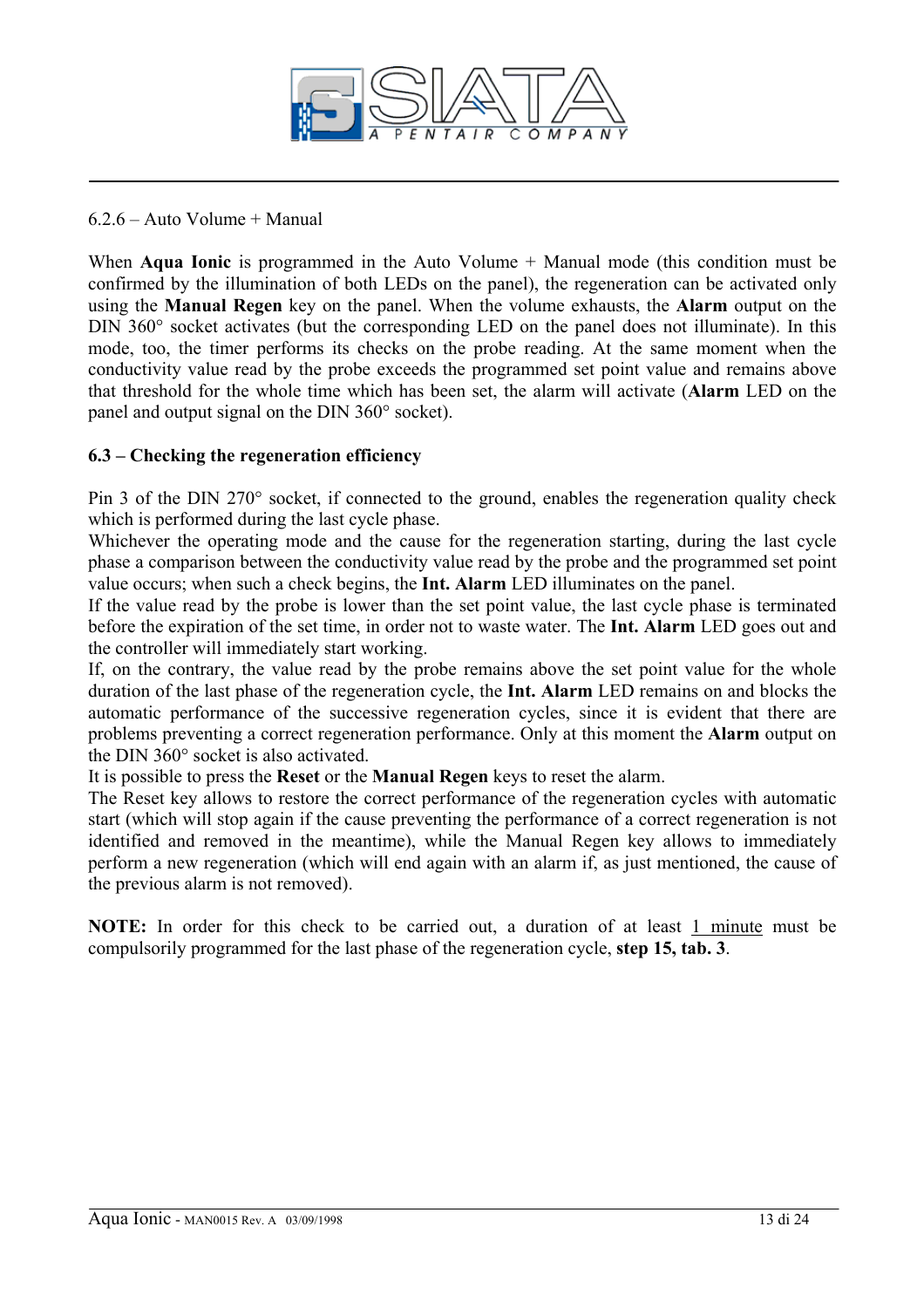

#### **6.4 – Programming**

**Aqua Ionic** is programmed using the **Program Mode** key, and the values can be modified using the Advance key. Proceed as follows to perform programming:

| <b>Step</b> |            | <b>Display</b> | <b>Meaning</b>                                            |
|-------------|------------|----------------|-----------------------------------------------------------|
| 1           | PROG. MODE | 0100           | Set point value. The digits on the right-hand side blink. |
| 2           | PROG. MODE | 0100           | Set point value. The digits on the left-hand side blink.  |
| 3           | PROG. MODE | 0.100          | Volume value. The digits on the right-hand side blink.    |
| 4           | PROG. MODE | 0.100          | Volume value. The digits on the left-hand side blink.     |
| 5           | PROG. MODE | A A.0 1        | The counter divider.                                      |
| 6           | PROG. MODE | <b>AA08</b>    | The delay time for the activation of the set point alarm  |
| 7           | PROG. MODE | <b>AA08</b>    | End of programming. Pressing again quits.                 |
| 8           | $X_0.1$    | 1 C00          | The stop of the regenerative cycle first phase.           |
| 9           | PROG. MODE | 2C00           | The stop of the regenerative cycle second phase.          |
| 10          | PROG. MODE | 3C00           | The stop of the regenerative cycle third phase.           |
| 11          | PROG. MODE | 4 C 0 0        | The stop of the regenerative cycle fourth phase.          |
| 12          | PROG. MODE | 5 C 0 0        | The stop of the regenerative cycle fifth phase.           |
| 13          | PROG. MODE | 6 C 0 0        | The stop of the regenerative cycle sixth phase.           |
| 14          | PROG. MODE | 7 C 0 0        | The stop of the regenerative cycle seventh phase.         |
| 15          | PROG. MODE | 8 C 0 0        | The stop of the regenerative cycle eighth phase.          |
| 15          | PROG. MODE | 8 d 0 0        | End of programming. It quits after 3 seconds.             |
| 16          |            | 0030           | The display shows the conductivity again.                 |

#### **Programming table (Tab. 3)**

Pressing the **Program Mode** key instead of the **X 0.1** key at **step 8** of **tab. 3**, will quit programming without accessing the regenerative cycle phases. The latter is the recommended procedure It is possible to press the **Reset** key at any time to quit programming without storing any changes made to the value flashing on the display.

At **step 15** of **tab. 3** the programmed parameters are written in the eeprom.

#### **IMPORTANT !!**

**The programming which is set according to the tab. 3 steps becomes operational only when the user presses the Reset key or performs a regeneration using the Manual Regen key. Neglecting this simple procedure will result in a behavior compliant with the previous programming, not with the new one.**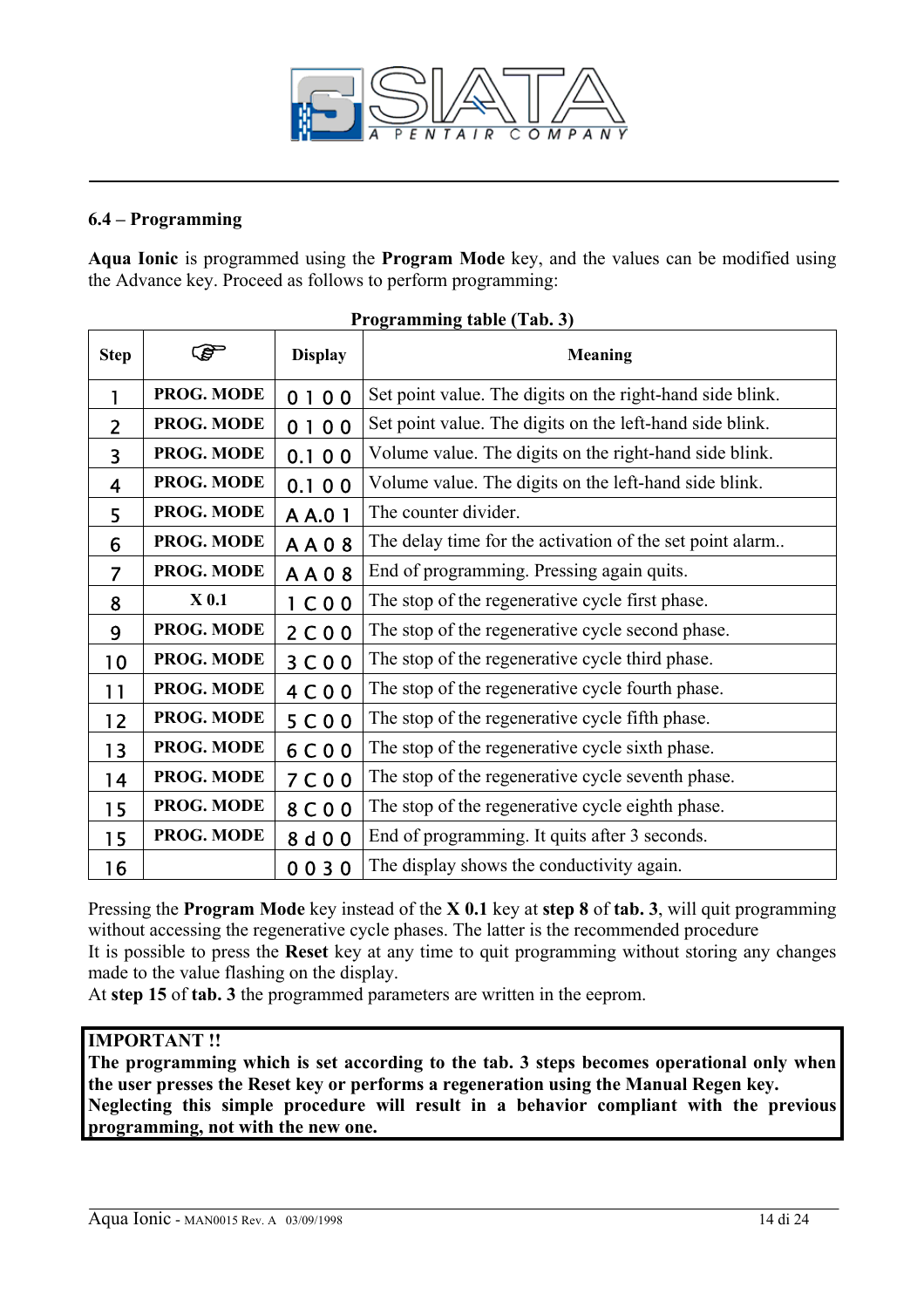

#### **6.5 – Starting operations**

**Aqua Ionic**, as well as all SIATA controllers, is considered as operational when able to perform resins regeneration. This is possible **ONLY** when the controller "senses" that the cam is correctly positioned at the stop.

In order to perform a few tests before installation, it is necessary to connect **Aqua Ionic** to its case in order that the limit switch input be correctly closed.

**Aqua Ionic** does not allow to perform any operations until the limit switch input is closed.

With reference to what already stated in par. 6.3, once the **Aqua Ionic** programming has been modified, it is necessary to press the Reset key or to perform a regeneration in order to load the new parameters into the memory.

#### **6.6 – Managing the volume**

**Steps 3** and **4** of **tab. 3** describe how to program the treatable volume.

Using the SIATA Hall effect liter counter, the value of the divider (**AA14, step 5 tab. 3**) must be set to 14, which means that the available volume is reduced in a not adjustable way by one liter every 14 impulses issued by the sensor. In this way the maximum treatable volume that can be programmed is **10.000** liters. If you need to use a larger volume, it is possible to do a simple arithmetical operation, that is to multiply by two, by three, by four, etc. the divider and at the same time divide by two, by three, by four, etc. the treatable volume. Examples:

You have to treat **15.000** liters water.

| Volume $/2$   | 15.000 / 2      | 7500 in steps 4 and 5 of tab. 3     |
|---------------|-----------------|-------------------------------------|
| Divider $x$ 2 | $AA14 \times 2$ | $\textsf{AA28}$ in step 8 of tab. 3 |

When starting operations the treatable volume will be **7500 liters**.

You have to treat **50.000** liters water.

| Volume $/5$   | 50.000 / 5      | $\vert 0000$ in steps 4 and 5 of tab. 3 |
|---------------|-----------------|-----------------------------------------|
| Divider $x$ 5 | $AA14 \times 5$ | $AA70$ in step 8 of tab. 3              |

When starting operations the treatable volume will be **0000 liters** (10000).

Please note that programming the volume by setting the **0000** value, means programming **10.000**, while setting the **AA00** value for the divider means programming the divider as **100**.

You can treat maximum **70.000** liters water with the SIATA Hall effect liter counter by programming **10.000** liters for the treatable volume and **AA98** for the divider.

If you use a counter issuing one impulse every liter (or cubic meter), the maximum treatable volume will be 1.000.000 liters (or cubic meters) if you set to **10.000** liters the treatable volume and to **AA00** the divider (corresponding to 100 impulses every liter or cubic meter). Please note that,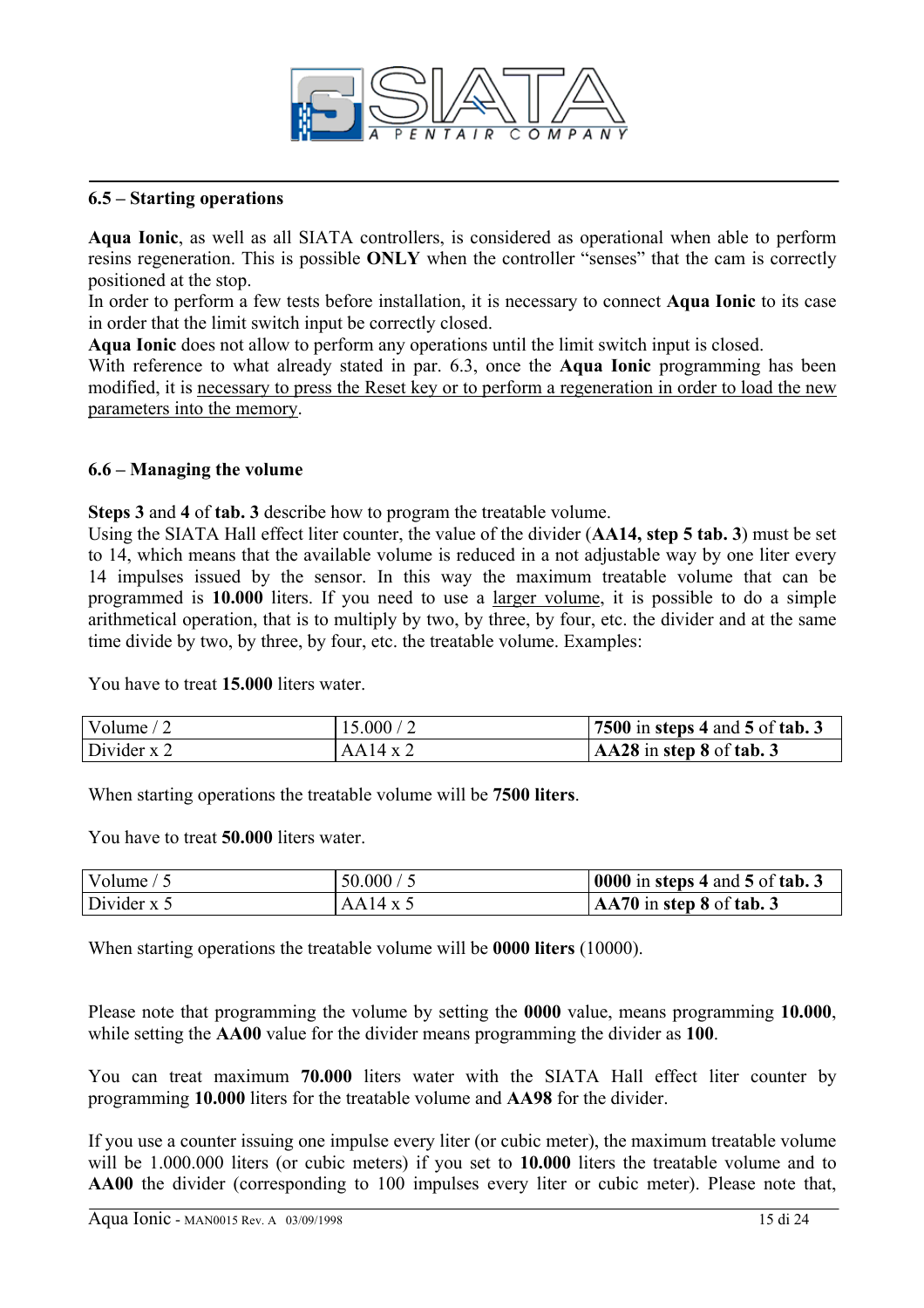

because of the Reed counters characteristics, we recommend not to use 1imp./1m3 or similar counters.

#### **6.7 – Installing the probe.**

The conductivity probe is the most important element of **Aqua Ionic** and its installation must be performed with the highest care. A screened cable is always the best choice to connect the controller to the probe. This choice is compulsory when the distance between the controller and the probe is over 2 meters and/or when the environment where the controller is being installed is subject to strong electromagnetic interferences.

Nonetheless, it is possible to use normal cables if the distance between the controller and the probe is short or if there are not great electric interference sources in the immediate neighborhoods. In any case, it is advisable not to wire the probe cable near power cables.



**Fig. 5**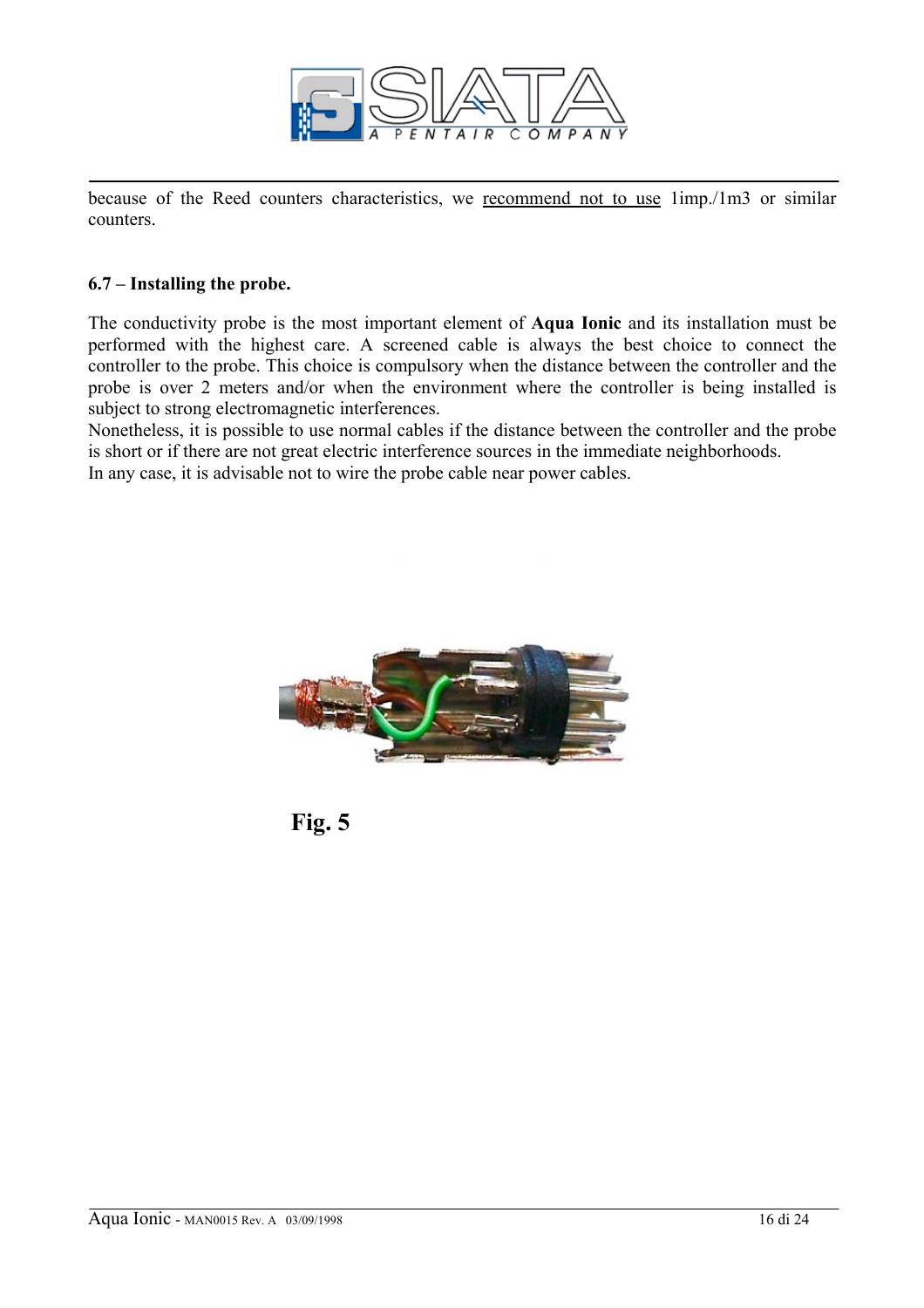

#### **6.8 – Connections**



Fig. 6 shows the correct usage of the signals issued by **Aqua Ionic** in the Open Collector mode. The relay indicated in the figure must be connected between the terminal of the +12 Vdc and the terminal of the signal concerned (in the example it is the cycle-end impulse).

Please refer to the table of par. 6.8.1 to learn which signals are issued by the controller in the Open Collector mode.

The maximum relay absorbency for the trip coil excitation must be **20mA**.

Here below follow the codes of a few relays that can be used to this purpose, all of them with a trip coil to be supplied with 12 Vcd.

| <b>Manufacturer</b> | Model                              |
|---------------------|------------------------------------|
| <b>OMRON</b>        | $G5V-112Vdc$                       |
| <b>TAKAMISAWA</b>   | $MZ-12HS-U$                        |
| <b>MATSUSHITA</b>   | JQ1-12V or JQ1a-12V or HD1-M-DC12V |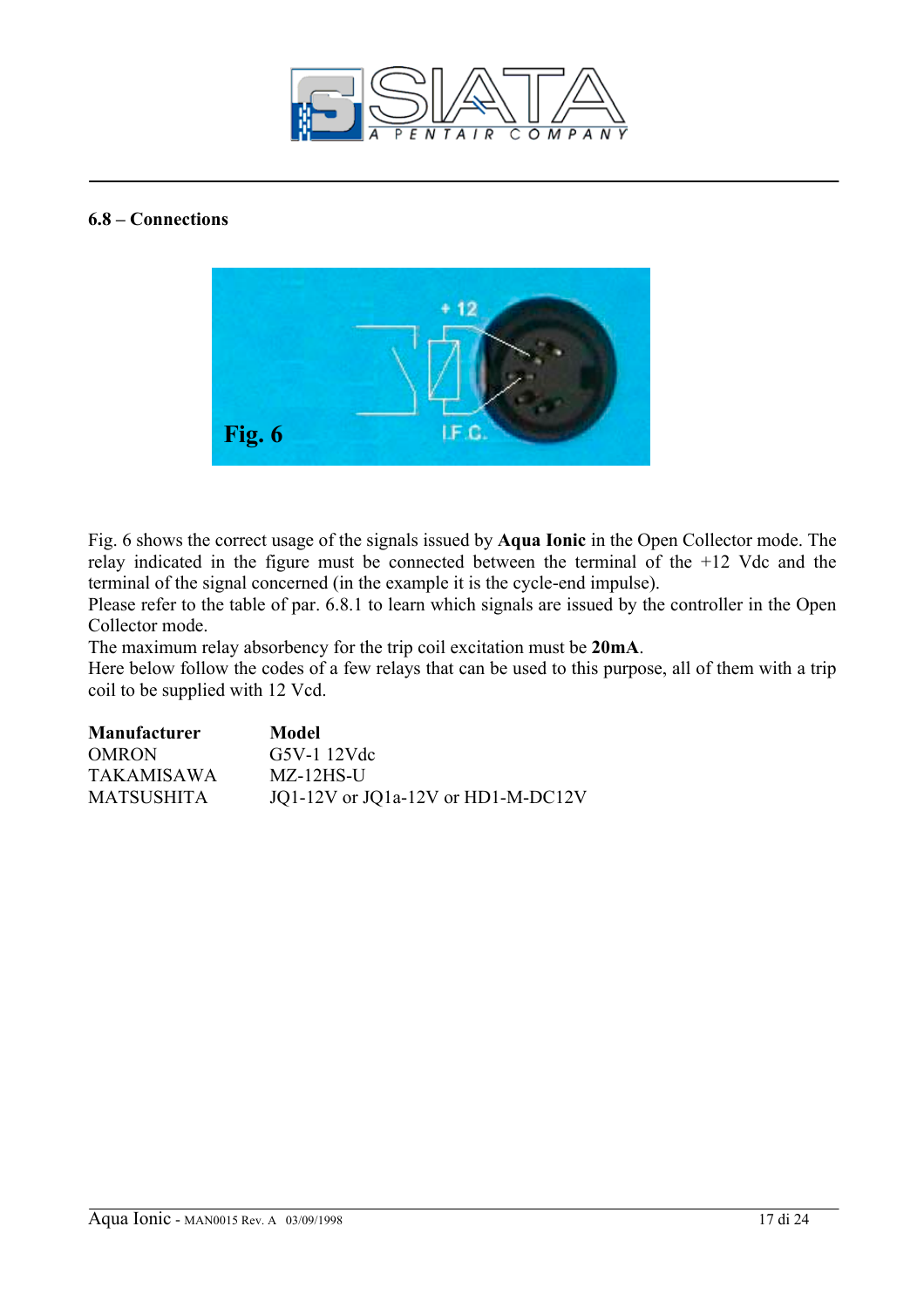

#### 6.8.1 – Connection of this version to 3 DIN sockets



Fig. 7 shows the connections of the 3 DIN sockets, to be used as follows:

| <b>Contacts</b> | <b>Function</b>                                                                    |
|-----------------|------------------------------------------------------------------------------------|
| $DIN A, 1 - 3$  | Volume, Reed counter or with make, not supplied.                                   |
|                 | DIN A, $1-3-5$ Volume, Hall effect magnetic counter supplied by a +12 Vdc voltage. |
| DIN A, $1-4$    | Inhibition signal input (when closed).                                             |
| DIN A, $2 - 5$  | Output of the Cycle End Impulse in the Open Collector mode.                        |
| DIN B, $4 - 2$  | Input of the Remote start signal (when closed).                                    |
| DIN B, $3 - 2$  | Input of the regeneration quality control activation signal.                       |
| DIN C, $1-4$    | Output of the Set Point signal in the Open Collector mode.                         |
| DIN C, $3-4$    | Output of the Impulse During Regeneration signal in the Open Collector mode.       |
| DIN C, $5-4$    | Output of the Alarm signal in the Open Collector mode.                             |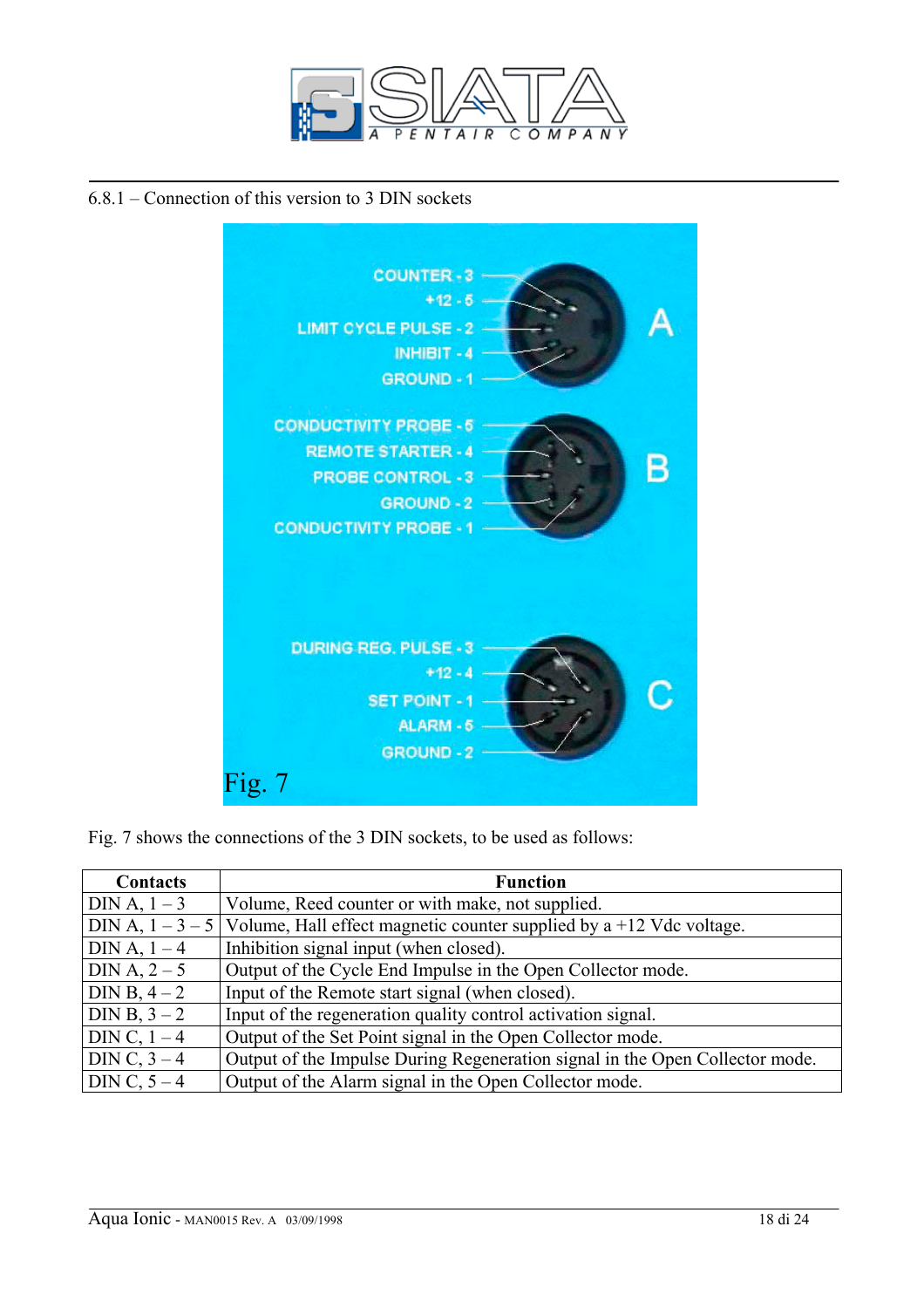

# **7 – TROUBLESHOOTING**

Here follow some basic operations that will help solving those little problems that could arise when using the **Aqua Ionic**.

As a general rule, if the suggested remedies do not give any results and independently from the type of controller, we suggest to check the anomaly by replacing only the electronic board with a new one or anyway with one that is certainly in a good state (obviously to the extent of your possibilities). It is important to be able to identify whether the cause of the malfunction is to be found in electronics, mechanic part, or the harness wiring. Replacing the electronic board may be already a precious help to identify the real cause of the defect. If our suggestions are not sufficient to solve your problems, please contact the SIATA assistance service.

| <b>DEFECT</b>                                           | <b>POSSIBLE CAUSE</b>                                                                            | <b>REMEDY</b>                                                                                                                                                                                                                    |
|---------------------------------------------------------|--------------------------------------------------------------------------------------------------|----------------------------------------------------------------------------------------------------------------------------------------------------------------------------------------------------------------------------------|
| The <i>controller</i> does not power<br>on.             | Failure of the supply outlet.<br>Failure of the transformer plug.<br>Failure of the transformer. | Connect any other kind of device to the same outlet<br>and the controller to another outlet.                                                                                                                                     |
|                                                         | Problem in the cable connection.                                                                 | Open the case and check that the wires be properly<br>inserted in the 7-pole connector.                                                                                                                                          |
|                                                         | The controller is blocked.                                                                       | If you use the side DIN socket, check for any short-<br>circuited terminals in the connector cap.<br>Follow instructions given in par. 6.8.                                                                                      |
| The motor does not stop at the<br>limit stop.           | Damages in the plastic<br>components.                                                            | Open the case and check whether the plastic<br>components supporting the micro switch are integer<br>(Fig. 10).                                                                                                                  |
|                                                         | The micro switch is damaged.                                                                     | Open the case and check whether (Fig. 10):<br>the micro switch is integer;<br>it is placed correctly;<br>the terminals are placed correctly;<br>the connection wires are integer;<br>the micro switch starting lever is integer. |
|                                                         | The cam is out of place.                                                                         | Open the case (Fig. 10) and check that the metal<br>seeger holding the cam be integer and correctly<br>placed in its casing.<br>Turn the cam with your hand to check whether it<br>activates the micro switch lever.             |
| The <i>controller</i> does not<br>perform regeneration. | The controller is not correctly<br>programmed.                                                   | Check that the programming has been performed<br>correctly and that the regeneration start corresponds<br>to the really necessary one.                                                                                           |
|                                                         | The controller is inhibited.                                                                     | If you are using the DIN socket (Fig. 9), check for<br>any short-circuited terminals in the connector cap.                                                                                                                       |
| Wrong parameters are<br>displayed.                      | The controller is out of program.                                                                | Reset the controller following instructions given in<br>par. 6.8.                                                                                                                                                                |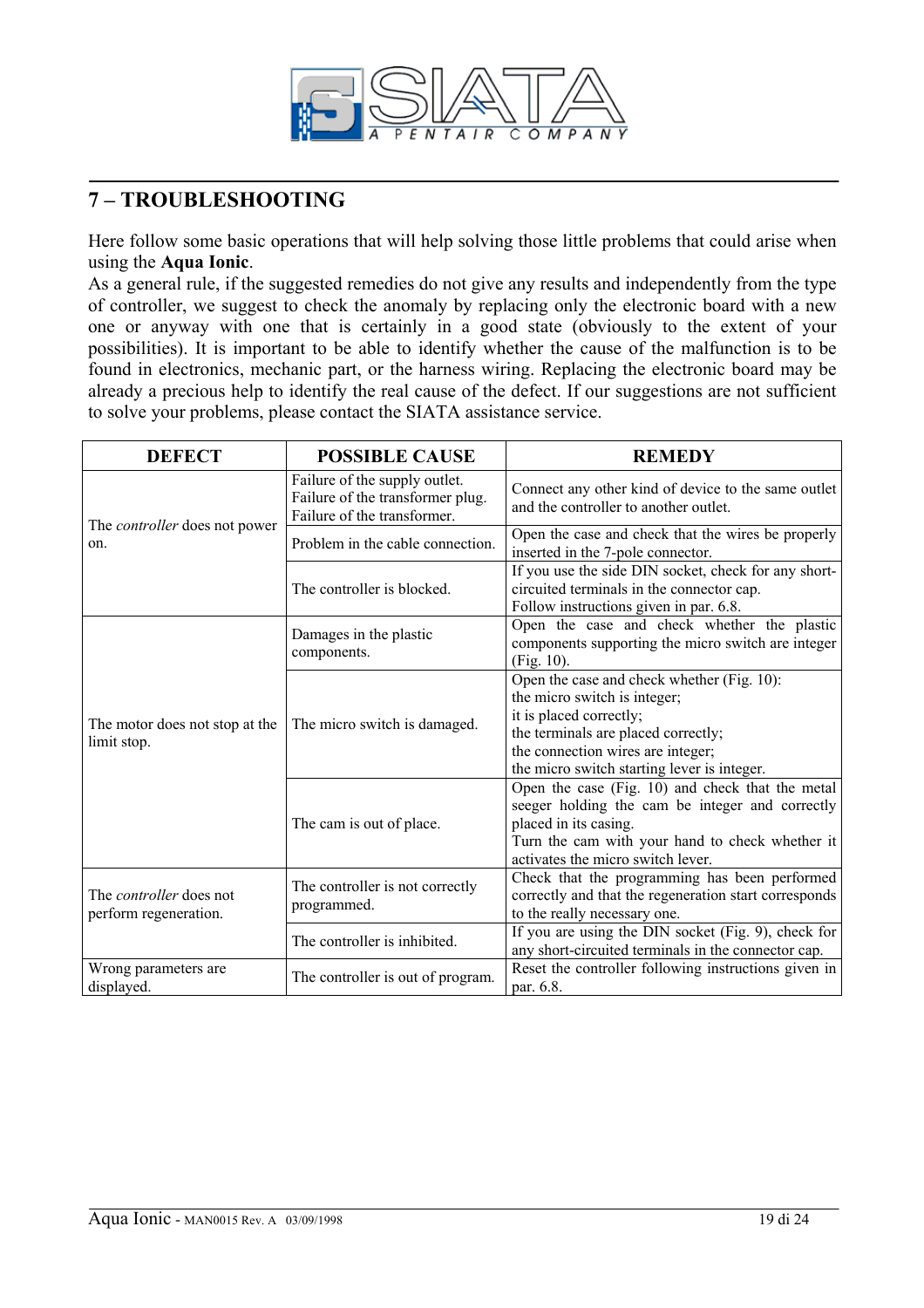



Fig. 10 clearly shows the micro switch, its block and command mechanical details, and the terminals for connection to the *controller*.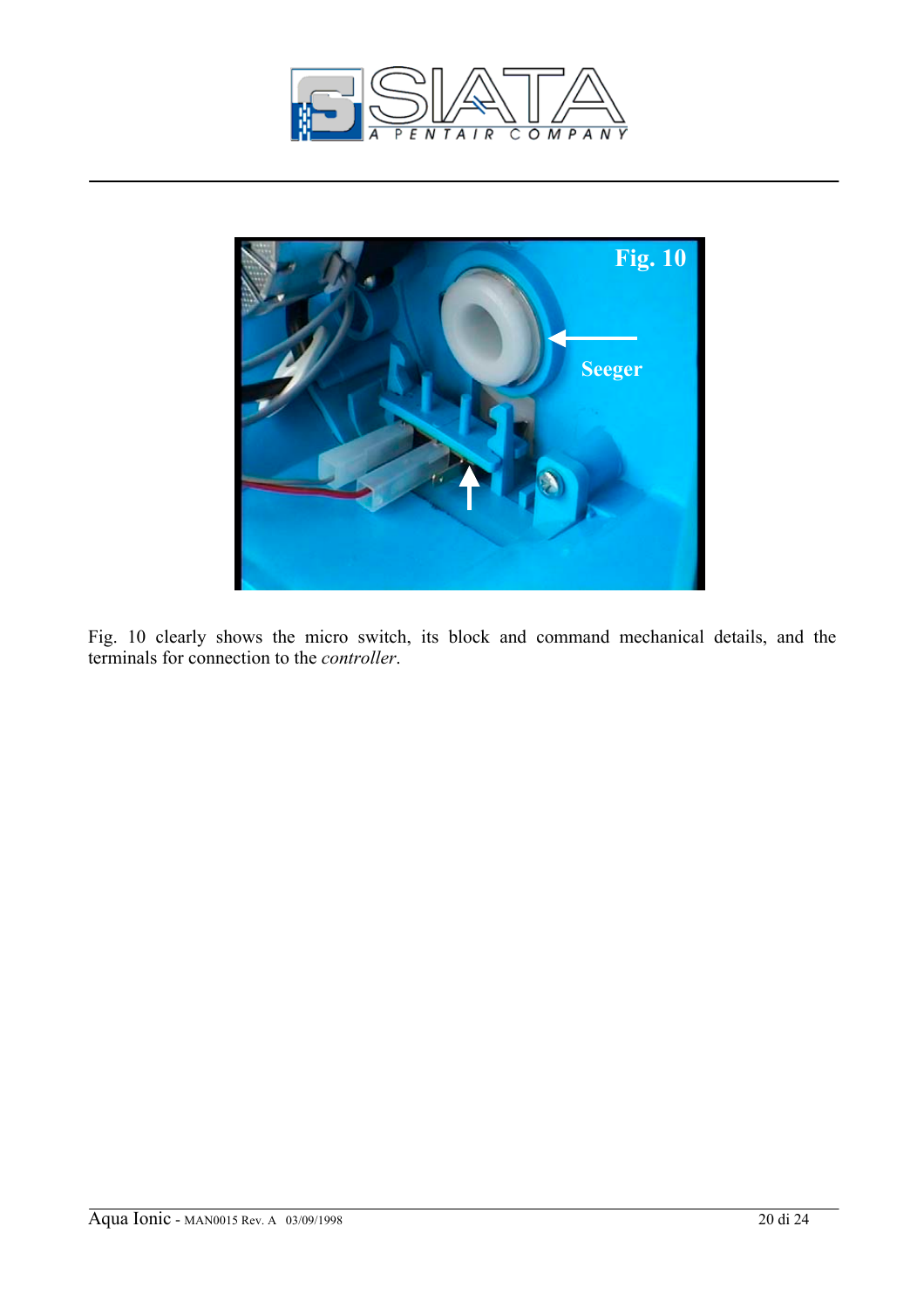

# **8 – SPARE PARTS**

Attachments DA0189 and DA0191 describe the assembling schemes of the spare parts of a timer provided with external drivers (the scheme shows 2 drivers, but there can be up to 9), and of a timer without external drivers (this model is usually named **132**). The items indicated in the schemes refer to **tab. 4, Table of items**, among which there are explicit and implicit variants.

Among implicit variants we have:

- 1. **The cam group**. Items from 1 to 5 and item 12 (external drivers group) shown in attachment DA0189 are replaced only by item 22 (132 cam group) in attachment DA0191.
- 2. **The turbine sensor cable**. Items 20 and 21 indicated in both attachments are present in the **volumetric** type timers only, independently from the presence of any external driver.
- 3. **Second microswitch**. Item 19 in both attachments shows the ring controlling a second microswitch during the cam rotation. Please contact the SIATA sales department for further information about the performances that can be obtained with such a modification.
- 4. The plug-shaped transformer (item 6) can be provided in two ways: **chlorine timer**, transformer code 95-STC1, and **non chlorine timer**, transformer code 95-STD.

The explicit variants concern only the timers with external drivers (attachment DA0189), which in the table are marked with an asterisk (\*).

- 1. **The number of pass-through drivers** (item 2). Their quantity varies according to the number of drivers mounted on the timer. Therefore, if a timer is provided with 4 external drivers, 3 out of them will be pass-through drivers (item 2) and one driver only will be closed (item 3).
- 2. **The coupling bars** (item 4), the length of which varies according to the number of drivers mounted on the timer. The bar code is obtained by associating the number of drivers to the base code (468-), therefore, for a 2-driver timer the code will be 468-2, for a 5-driver timer it will be 468-5, and so on.
- 3. **Programming cam** (item 12) for external drivers. It changes according to the device type.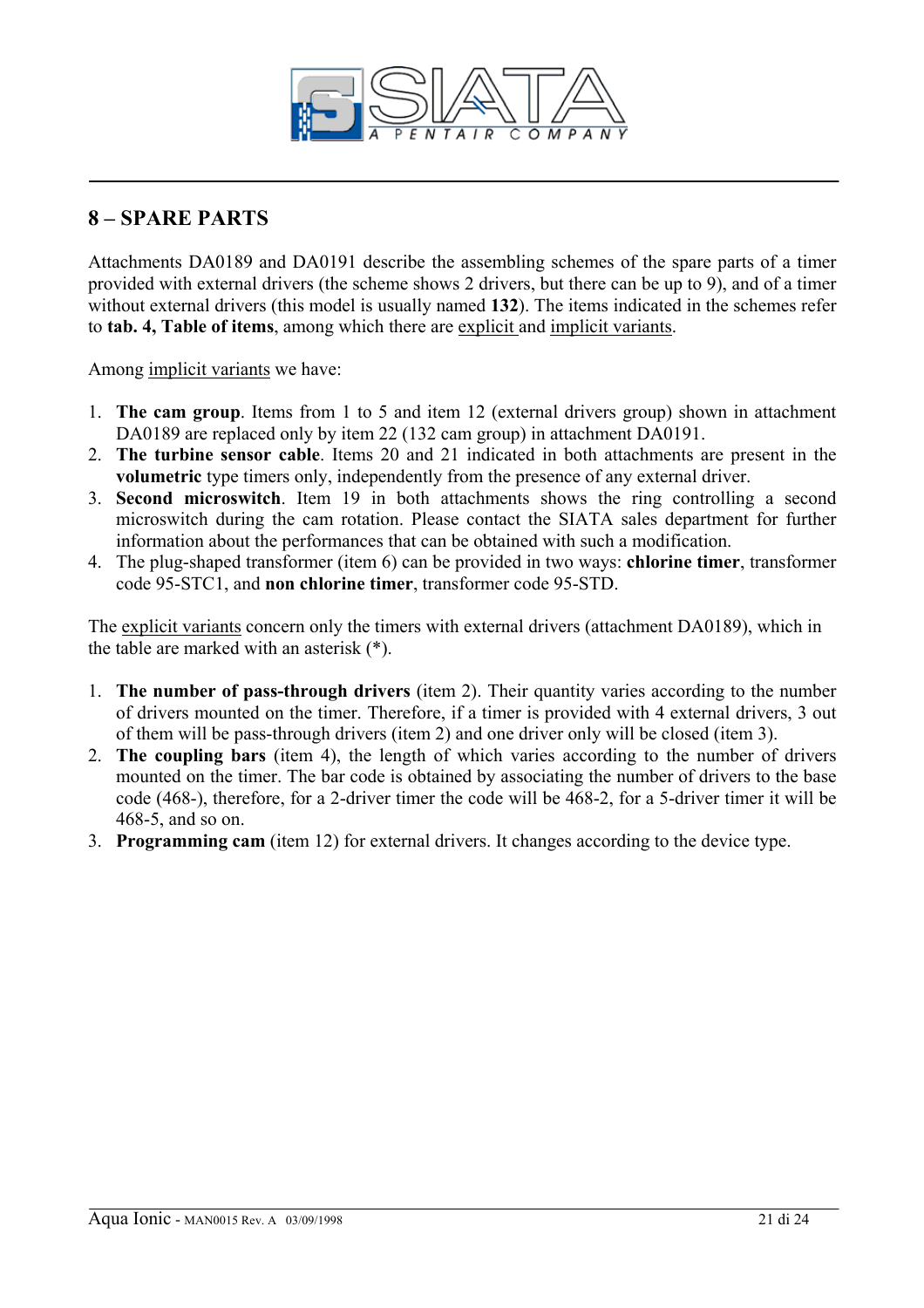

### **Tab. 4 – Table of items shown in attachments DA0189 and DA0191**

| <b>Item</b>    | <b>Description</b>                                   | Code        |
|----------------|------------------------------------------------------|-------------|
| $\mathbf{1}$   | Complete driver shoulder                             | 433-KIT     |
| $\overline{2}$ | Complete driver (terminal)                           | 2253-A      |
| 3              | Complete pass-through driver                         | 2253-B*     |
| $\overline{4}$ | Coupling bar for external drivers                    | $468 -$ *   |
| 5              | M5 nut for threaded bar                              | 468-D       |
| 6              | Plug-shaped transformer 230V - 12 V                  | 95-STD      |
|                | Plug-shaped transformer 230V - 12 V / 6 V (CHLORINE) | 95-STC1     |
| $\overline{7}$ | Ratiomotor                                           | 94-R7       |
| 8              | Timer case kit                                       | 81-KIT      |
| 9              | 7-pole connector                                     | $93 - 7$    |
| 10             | Timer supply cable lock                              | 90          |
| 11             | Micro-switch wire                                    | 97          |
| 12             | External cam kit                                     | $2221 - 2*$ |
| 13             | Micro-switch blocking plate                          | 88-A        |
| 14             | Microswitch                                          | $92-F$      |
| 15             | Microswitch holder                                   | 88          |
| 16             | Aqua Ionic electronic board kit                      | 892-K       |
| 17             | Cover blocking screw                                 | 120         |
| 18             | Timer case transparent cover                         | 82          |
| 19             | Stop ring on power takeoff                           | 84-AS       |
| 20             | <b>Black cable lock</b>                              | 90-XP       |
| 21             | Turbine sensor cable, 50 cm length                   | 2223-50     |
| 22             | New driver timer programming cam kit                 | 2229        |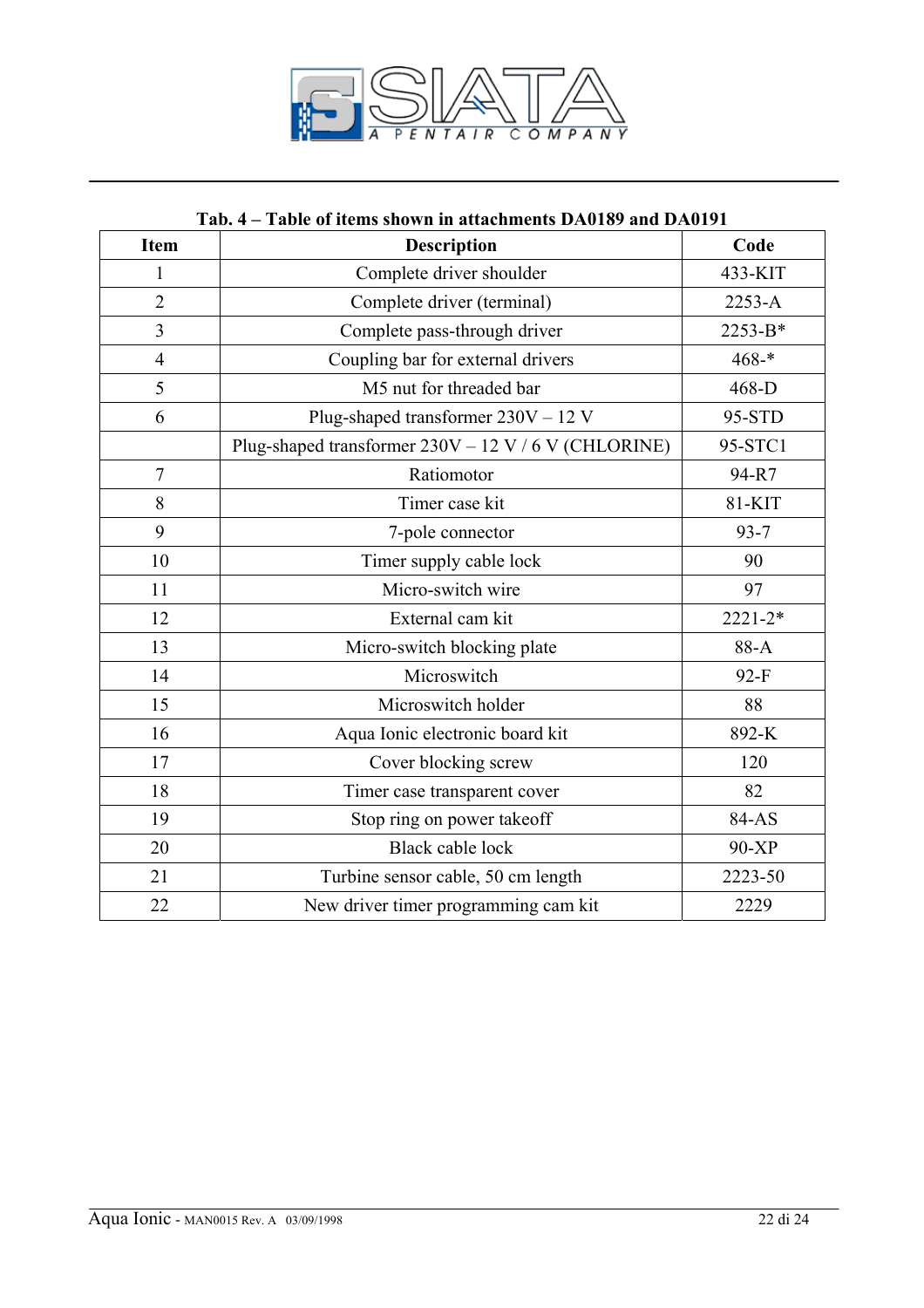